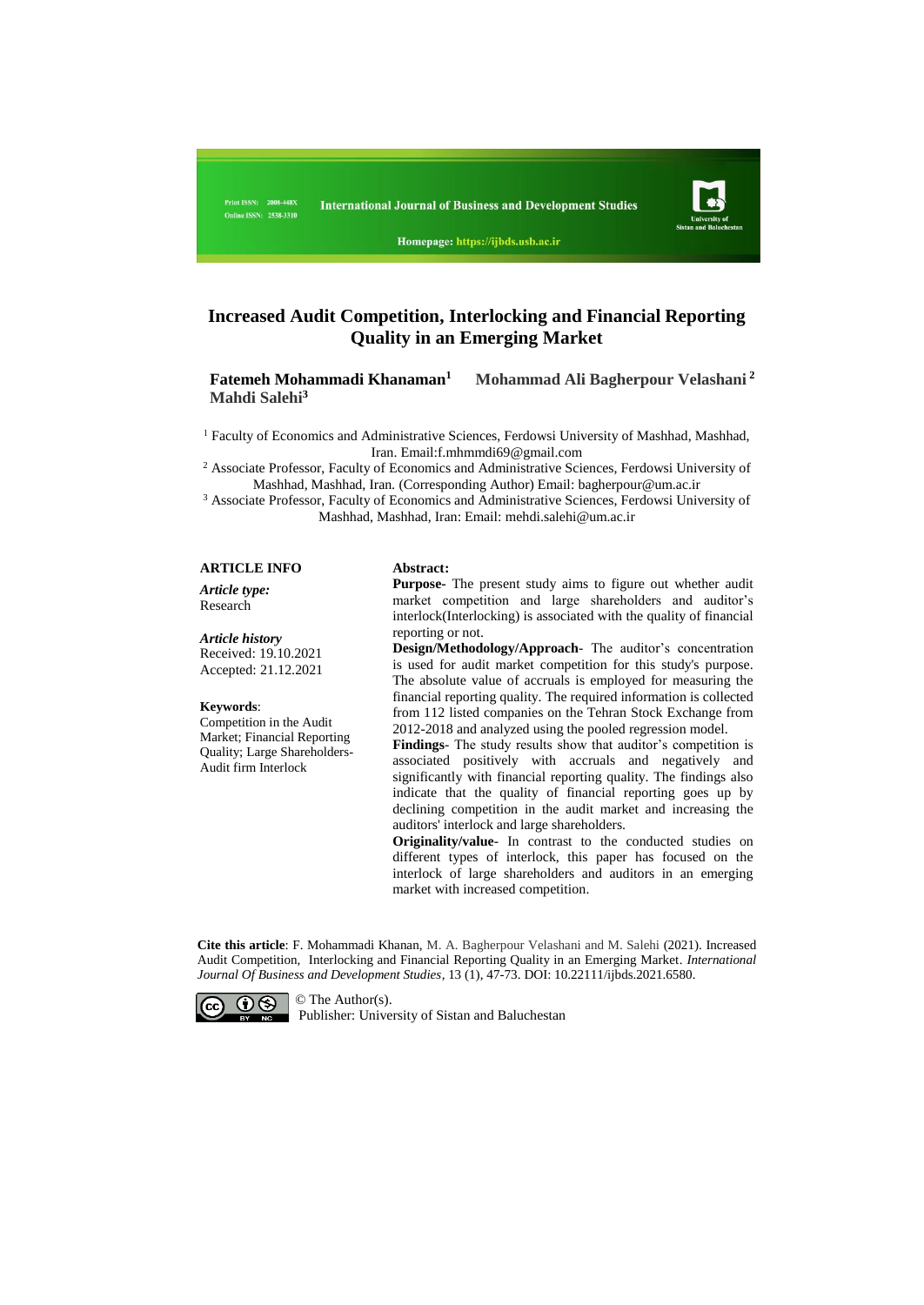#### **Introduction**

In today's economic environment, reliable financial information has increased the importance of divergent economic activities with complicated structures and economic relations. Reliable financial information is among the main evaluative factors in a firm's condition and performance and making decisions about buying or selling that firm's shares. As time goes and joint-stock companies become larger, the number of shareholders and the amount of resources available to managers have increased. A conflict of interests has been shaped due to differences in the objectives and interests of a manager and shareholders. To lower the conflict of interests and to align that of others, one should incur some costs named agency costs (Jensen & Mackling, 1976). A manager at one side of the conflict of interests tries to describe the performance and lower the conflict between himself and shareholders by presenting transparent financial statements.

Since the manager is authorized and is likely to commit errors and mistakes or misuses the information, the manager's performance is required to be controlled by an independent supervisor (Gul et al., 1997). Auditing has a significant role in the firm decision and can lower the chance of information asymmetry between shareholders and managers (Jensen & Mackling, 1976). High-quality auditing provides high-quality financial statements, lowers agency costs, and finally leads to better financial decisions (Ding & Jia, 2012). The role of independent auditors is to present an independent evaluation of the accuracy and fairness of firms' financial statements per the generally formulated accounting principles (Hop et al., 2012). Globally, lawmakers declare that publicly listed firms should disclose their audited financial statements for some actual reasons. Hence, as stated extensively, for publicly listed firms, the benefits of auditing are more than audit costs, and subsequently, it is a mandatory process (Longley & Svansetram, 2013).

Privatization in Iran caused an increase in competition among auditors. Auditing privatization refers to an event wherein audit services were initially presented by a governmental institution (audit organization) and pursued by a private audit firm (Roudaki, 2008). Privatization in auditing commenced in Iran in late 2001 by establishing the Iranian Association of Certified Public Accountants(AICPA) under the Act of utilizing official accountants' services (Rezaei et al., 2015). The initiated changes in regulations in 2001 reordered the audit market remarkably and led to an increase in the number of audit firms and audit changes. Moreover, a part of the government policies to transfer the stocks from the state-owned section to the private section enhanced the number of shareholders and information asymmetry. Such a process, in turn, brought about intense competition on auditing and broke up the monopoly of the audit organization that is a state-owned organization. The state's recently changed regulations and policies have enhanced the competition in audit and capital markets (Bagherpour et al., 2009).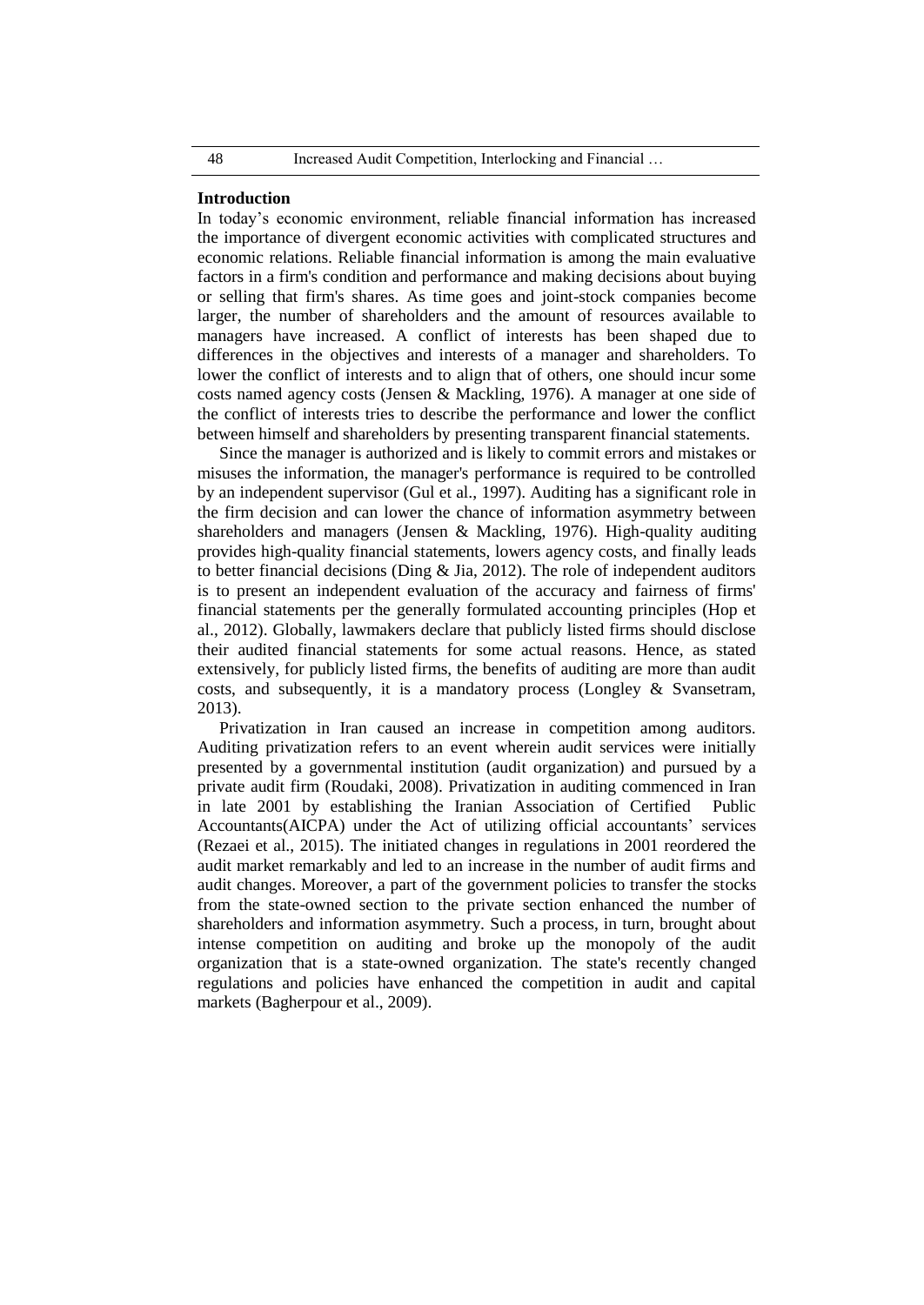On the other hand, one of the challenging accounting topics in today's world is the interlock of the auditor and shareholders. Shareholders of a firm can be classified into two groups of large and institutional. Due to the possession of a considerable amount of firm stocks, large shareholders play a significant role, both directly and indirectly, in selecting the board members. Since they can select one or several board members, large shareholders effectively select auditors. The study of Chiraz et al. (2013) on the reasons for asking for auditing shows that the ownership structure contributes to selecting auditors.

## **1- Literature review and hypothesis development**

In this section, we initially present the theoretical principles of dependent and independent variables, then evaluate the literature of the study related to the topic and the results of the previous studies. Finally, we develop and describe the hypotheses of the study by using logical results and arguments.

## **2-1- Financial reporting quality**

According to a theoretical framework, financial statements provide some information about the economic resources of an organization and claims related to reporting of the organization and also gather information about the effects of events and other incidents that change claims and economic resources of the organization (Financial Accounting Standards Association, 2010). Hence, financial statements aim to understand the firm's foundation's economic situation and make changes in the so-called situation (Gaynor et al., 2016). In conceptual declaration No. 2, financial reporting quality is defined as a type of credit to financial statements to provide useful information for the users to make better decisions. Financial statements should accurately show all operations and activities of a firm to enable the investors to predict expected cash flows of the firms and finally use such useful information for making a decision. It can be said that management performance can be assessed by using such high-quality financial statements and the results they yield in the future. Financial reporting quality shows that financial statements provide fair and real information about the financial status and economic performance (Tang et al., 2016). Dechow (1994) stresses that earnings are of great importance for a broad spectrum of shareholders since they provide a considerable amount of information about firm performance. Investors and managers use earnings as a key strategy for detecting and evaluating investment opportunities (Bushman & Smith, 2003). Further, investors utilize earnings to acquire valuable information (Francis et al., 2004).

Earnings quality is also used by current and future investors for contractual goals (Schipper and Vincent, 2003). An (2017) declares that financial statements are of high quality when earnings reflect large economic events of a firm, and the financial statement users can make better decisions. Moreover, earnings are of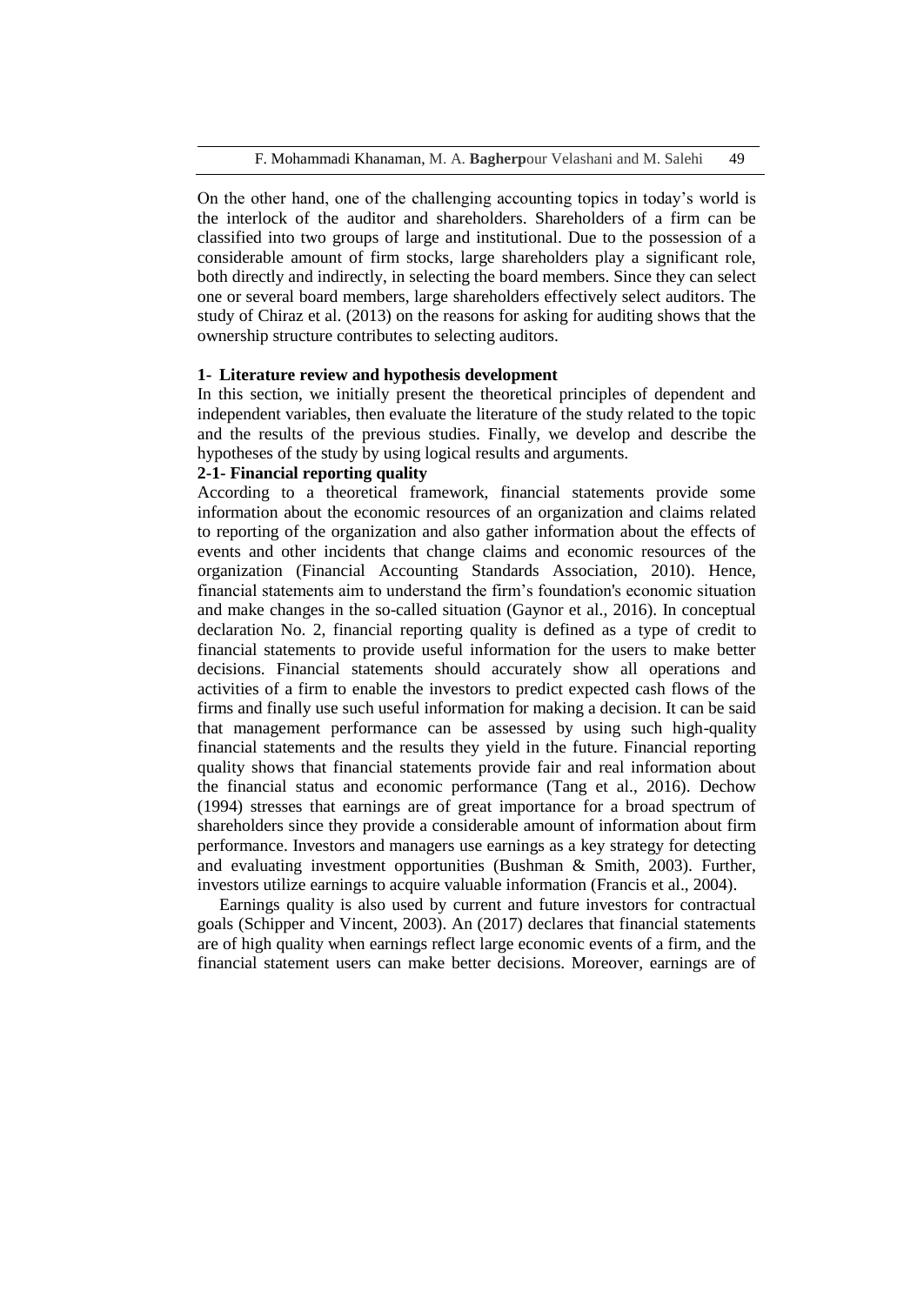high quality when they have transparency and aid the users in assessing the firm's performance by providing helpful information.

#### **2-2- Audit Market Competition**

U.S. legislators express their concerns that the U.S. audit market is not that competitive due to intense concentration (Government Accountability Office (GAO), 2008).

According to the regulations, the listed firms are obliged to audit their financial statements. The legislators are concerned that firms may have fewer choices for hiring auditors, which would lead to less competition and give more power to auditors to ask for higher payments. The intense audit market concentration increases the audit quality by lowering the firm's ability to replace the auditor with an auditor that easily presents a favorable audit report (an auditor who easily accede to unfavorable demands of the employer). Should the auditors be informed that audit committees have fewer choices for auditor selection, they have no competitive quality and present low-quality audits. On the other hand, fierce competition among auditors leads to auditor's opinion shopping by the client or unfair pressures from the client-side and potential violation of auditor's independence (Hallman et al., 2018). The abrupt increase of competition after audit privatization in Iran may positively or negatively affect audit quality. A sufficient number of market suppliers should exist to create effective competition (Schaen & Maijoor, 1997; Bresnahan and Reiss, 1991). By increasing the number of new auditors in the audit market, the auditors and audit firms should provide high-quality services with a minimum fee. In other words, in addition to highquality, firms should focus on optimal cost in the shortest time possible to not be taken away from the competition (Joseph  $\&$  Chad, 2015). The audit market has some features that distinguish it from other markets wherein the existing jobs provide services for society (Joseph & Chad, 2015). Within a common market, the clients buy high-quality products at certain prices. Competition in such a market increases the quality since rivals attempt to attract more clients. However, the audit market is unique since the firm manager does not ask for high quality.

Previous studies show that more competition (less concentration of the audit market) would lead to auditor's opinion shopping (Newton et al., 2016) and highscaled earnings management (Boone et al., 2012). After the Sarbanes-Oxley Act, independent audit committees are obliged to hire auditors for auditing financial statements. If audit committees prioritize the audit quality, auditors have no other option than competing for value creation (Hallman et al., 2018). Lawmakers are concerned that the lack of competition among audit firms will cause the audit fees to increase and audit quality to decrease so that financial reporting will have a low quality (Chu et al., 2018). Moreover, the U.S. Government Accountability Office is concerned that excessive concentration lowers the competition,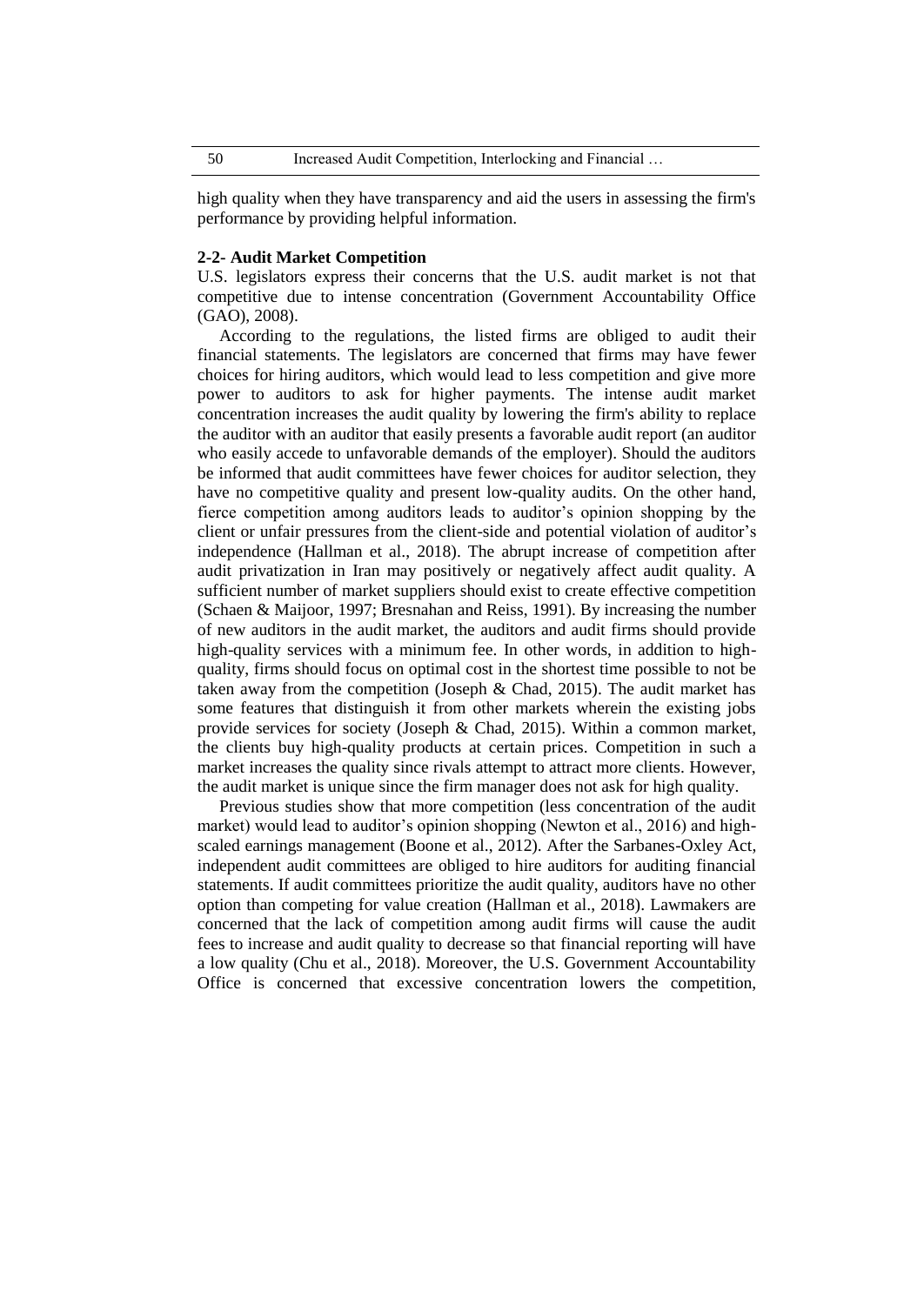increases the audit fee, and decreases the audit quality. Given the facts above, the first hypothesis of the study is as follows:

*H1*: there is a significant relationship between audit market competition and financial reporting quality.

## **2-3- Auditor and large shareholders' interlock**

Financial reporting aims to present useful information about the operation of the business unit to information users and shareholders. Shareholders can be classified into large and minority shareholders. The large shareholders are strongly motivated to collect personal information and sell their shares when the management experiences a weak performance. To prevent the share sale of large shareholders and reduce the cost of firm shares, managers attempt to align their operations with the interests of shareholders. Earnings manipulation will reduce, and firm value will increase due to the alignment of interests of managers and shareholders (Dou et al., 2018). There are two theories about the role of institutional investors in the capital market. It is argued that institutional investors work as a vendor, not an owner. Previous studies proposed several reasons why they work as transient and unstable investors. First, institutional investors are faced with some precise fiduciary responsibilities, so they are more likely to sell and trade based on short-term financial performance to show that they are capital suppliers. Second, due to information asymmetry between managers and shareholders, it is affordable for institutional investors to diverge their investment portfolio following the short-term performance, not the long-term analysis of firm outlook. According to such a view, institutional investors are likely to lower the accounting quality since they motivate the manager to take less risk in reporting financial performance due to sale, business, and short-term concentration (Han, 2004). On the other hand, the rationale behind supervision is that elite institutional investors wipe out those derivers that provoke the opportunistic behavior of managers by expanding supervision on management behaviors (Bushee, 1998). Such supervision can occur through explicit governmental activities or by collecting implicit information and disclosing it. In such a view, institutional investors play an active role in enhancing transparency because they are inclined toward supervision and discipline and ensure that managers are searching for maximizing the firm's long-term value instead of their interests (Han, 2004). Firm managers are likely to prefer their interests to shareholders instead of maximizing their interests, doubling their interests. In such a case, a conflict of interests will be created between the management and shareholders. The large shareholders (owners of more than 5% of the firm stock) hold the maximum of firm stock, and since they make crucial decisions, they prefer useful and reliable information. One of the big decisions of large shareholders is to hire dependent auditors to be the shareholders' representatives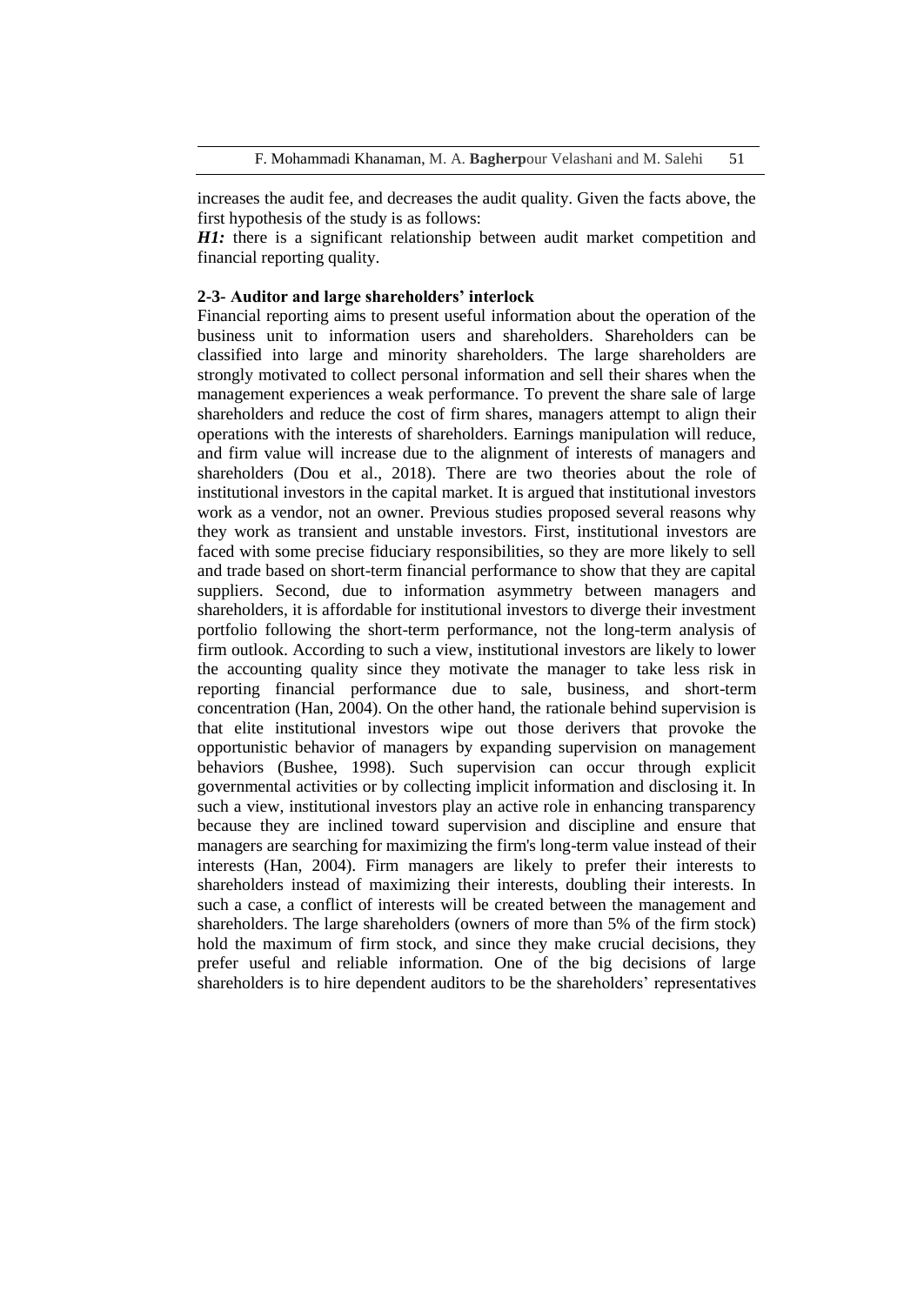#### 52 Increased Audit Competition, Interlocking and Financial …

and resolve the conflict of interests between the management and shareholders. The interlock of large shareholders and the auditor takes place when one or several large shareholders of a certain firm are still the large shareholder of another firm or firm at the same time, and they all have a single auditor. Such an interlock leads to the transfer of knowledge among firms and enhances the firm performance (Francoeur et al., 2008; Halpern and Cheong, 2011). In the knowledge of today's global economy, the theory of resource dependency may be the best description for managers' interlock (Pfeffer & Salancik, 2003). Firms connect through interlock to have safe access to those resources that are not available in the firm. Interlock is a potential mechanism for knowledge transfer and lowers uncertainty. Should a firm manager be the board member of several firms simultaneously, he/she is located at the center of a network, has access to the available resources, and is more aware of the external environment (O'Hagan, 2017; Hossain et al., 2016). The future payment of an auditor who works for interlocked firms may be influenced due to a conflict with the managers. Such economic relations may potentially hurt the dependence of the auditor and consequently lower the audit quality. The studies of Johansen and Pettersson (2013) indicate that managers' interlock can share audit knowledge and information and contribute to selecting an auditor and audit fee. When the following two steps are taken: 1) interlock, those who select the auditor become connected, and 2) those involved in the process of auditor selection accept the published information. For the first step, lawmakers strongly declare that the board of directors should carefully select and analyze the non-executive managers' auditors. Non-executive common managers that constitute networks of the board of directors should connect those involved in auditor selection. The second step relies on the nature of the decision. Auditor selection is accompanied by uncertainty (Craswell and Francis, 1999; Houghton and Jubb, 2003). There may be several ways to deal with such uncertainty. Two cases in the previous studies are selecting a big auditor or selecting an industry specialist as an auditor (Francis, 2004). However, a different and highlighted path for dealing with uncertainty observed in social communication literature is confidential communications (Nelson, 1970; Powell, 2003). Such confidential communications are created by the board interlock, through which managers get connected by having access to confidential information (Granovetter, 2005).

Corporate governance literature reveals that an appropriate network of experienced managers can gain profit for the firm. Such a finding is reflected in studies on corporate governance of developed economies (Berglof & Claessens, 2006). By evaluating the effect of audit committee connections via managers' networks on financial reporting quality, especially the errors of annual financial reporting, Omer et al. (2020) observe that after controlling operational performance and corporate governance features, firms with better audit committee connections are less likely to commit an error in annual financial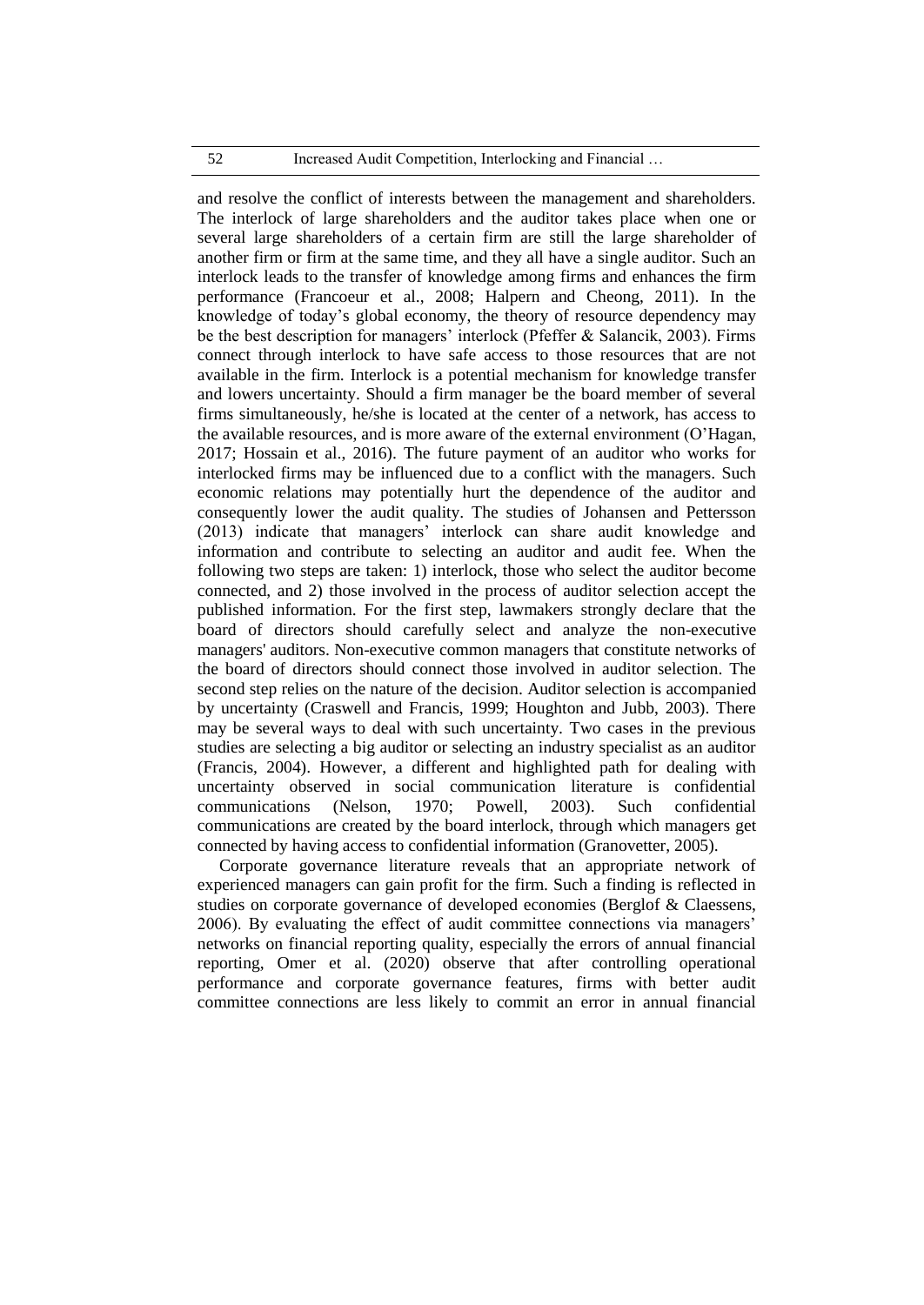F. Mohammadi Khanaman, M. A. **Bagherp**our Velashani and M. Salehi 53

reporting. Saona et al. (2020) figure out that earnings management goes down by increasing the voting right of controlling shareholders and the relationship between internal ownership and earnings management is inverse. Their findings give credence to the necessity of strengthening rules and regulations related to the clear disclosure of financial statements. Peng et al. (2015), Ahuja (2000), Baum et al. (2000), Koka and Prescott (2002) discover the positive effect of the board interlock on firm performance. In contrast, Gargiulo and Benasi (2000), Labianca et al. (1998), Rowley et al. (2000) posit the positive and negative effects of the board interlock on firm performance. Given the facts above, the second hypothesis of the study is as follows:

*H2*: there is a significant relationship between the interlock of large shareholders and auditors and financial reporting quality.

## **2-4- Other contributing factors to financial reporting quality**

The contributing factors to financial reporting quality are assessed by the previously conducted studies that by evaluating them a number of determining factors in financial reporting quality have been selected, among which we can refer to conservatism, audit committee independence, managerial ownership, compulsory auditor change, auditor tenure, auditor specialization, and financial leverage.

## **2-4-1- Conservatism**

Basu (1997) defined conservatism as an expedition in detecting losses and postponing the realization of earnings. Financial reporting has long been established based on the principle of conservatism. The probable losses that occur during an unfavorable period should be recorded, and the earnings of favorable periods should be ignored or taken for granted (Penman & Zhang, 2002). The principle has been used for a long time and is considered one of the most influential factors (Watts, 2003). However, standard writers, like International Accounting Standards Board (IASB), have recently developed some low-scaled conservative standards to reduce conservatism in financial reporting.

Recommendation No. 8 of Securities and Exchange Organization defines the financial reporting quality criteria as a degree of conservatism in accounting principles. Conservatism causes the transparency of financial statements since it restricts the opportunistic behavior of the management and compensates the managerial prejudices through information asymmetry (Ball et al., 2000; 2003; Watts, 2003). Guay and Verrecchia (2006) and LaFond and Watts (2008) declare that conservatism reduces the information asymmetry between managers and beneficiaries outside the organization. Olson states that book value conservatism should be presented less than its market value. Guay and Verrecchia (2006) and LaFond and Watts (2008) argue that information asymmetry between the staff inside the firm and investors outside the firm would lead to conservatism in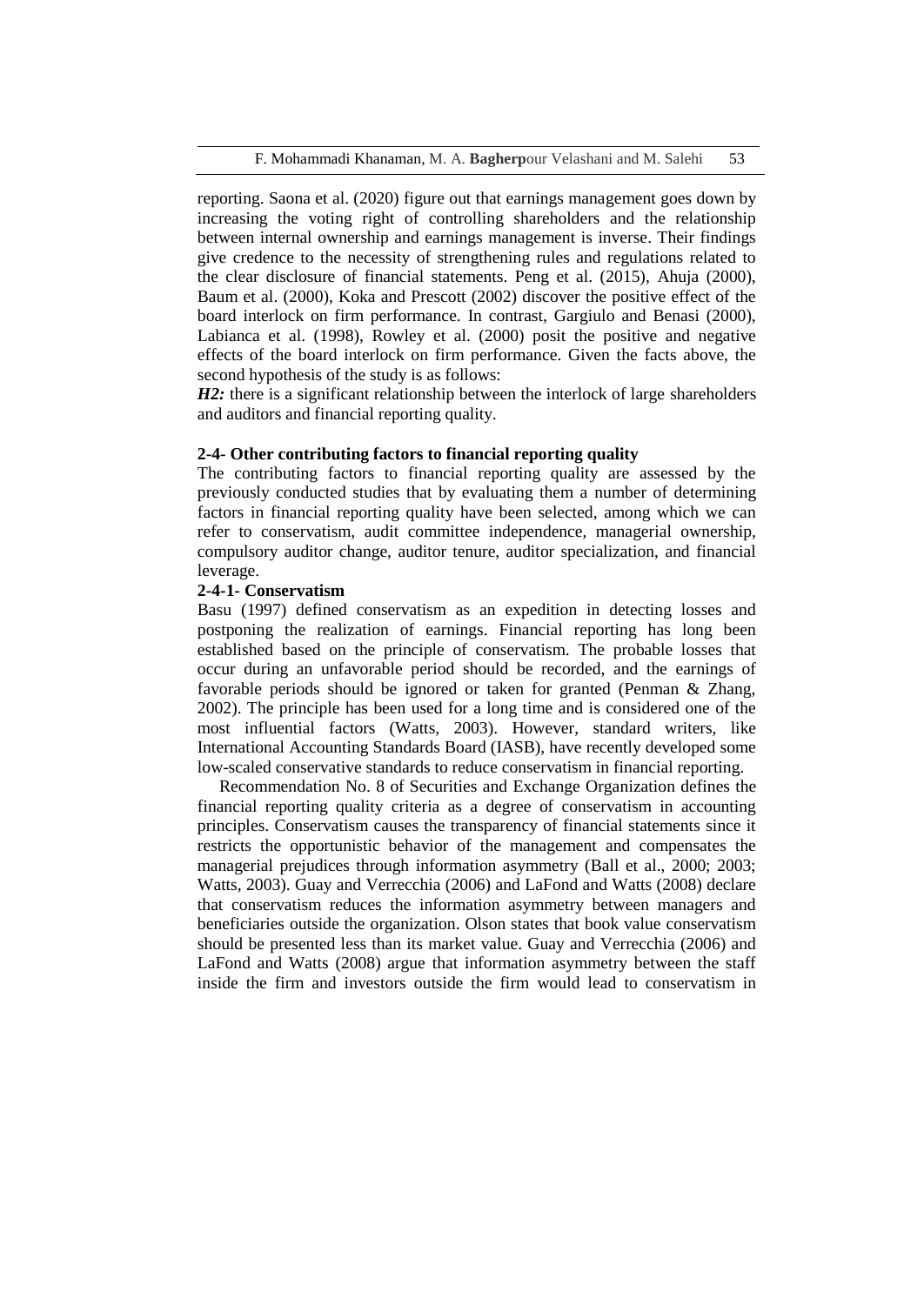financial statements. They empirically figure out that conservatism decreases managers' motivations and ability to manipulate accounting figures, so it causes the information asymmetry to go down. They also posit that if conservatism is omitted from the qualitative specifications of accounting information, information asymmetry will increase compared to the Stock Exchange rules.

## **2-4-2- Audit committee independence**

The main task of the auditing committee is to oversee the financial reporting process, including the integrity of the financial statements, the effectiveness of internal controls, and the supervision of internal and external auditors. Increasing the capacity of the board of directors by providing information and an accurate understanding of the company's financial statements is considered a supervisory factor for management (Pincus et al., 1989). The auditing committee is expected to have an oversight role between management and external auditors, as the two parties may have legal differences over how better to use accounting standards (Klein, 2002). Kusnadi et al. (2016) found that the presence and independence of auditing committee members may help them balance the different views of management and external auditors to provide higher quality financial statements.

DeFond and Jiambalvo (1991) stated that the existence of an auditing committee could most likely prevent the occurrence of accounting errors.

Kusnadi et al. (2016) stated that Klein (2002) discovered a negative relationship between the independence of the auditing committee and unusual obligations (a measure of the quality of financial reporting).

### **2-4-3 Management ownership**

According to agency theory, the degree of ownership concentration affects the nature of contracts, which creates agency problems between managers and foreign shareholders (Jensen & Meckling, 1976; Fama & Jensen, 1983). As managerial ownership decreases, the incentive for opportunistic behaviors increases, and as a result, the demand for accounting-based constraints increases.

Suppose management accounting options are not completely limited to the rules and provisions of contracts. In that case, it is predicted that the level of transparency of accounting information is positively related to ownership because, with the increase of managerial ownership, the interests of managers and foreign owners will improve (Warfield et al., 1995). But contrary to the argument of sameness of interests, a negative relationship can be assumed. As managerial ownership increases, managers are less exposed to accounting constraints. Therefore, managers reduce the disclosure quality if the disclosure has specific costs for them because by reducing disclosure, competitors and suppliers know less about the company's situation (Verrecchia, 1983; Dye, 1985; Darrough & Stoughton, 1990). Fan and Wong (2002) empirically found that managers are more motivated to disclose less proprietary information to the public; it is significant in companies with a higher ownership focus. The vast majority of past studies show that low managerial ownership is a desirable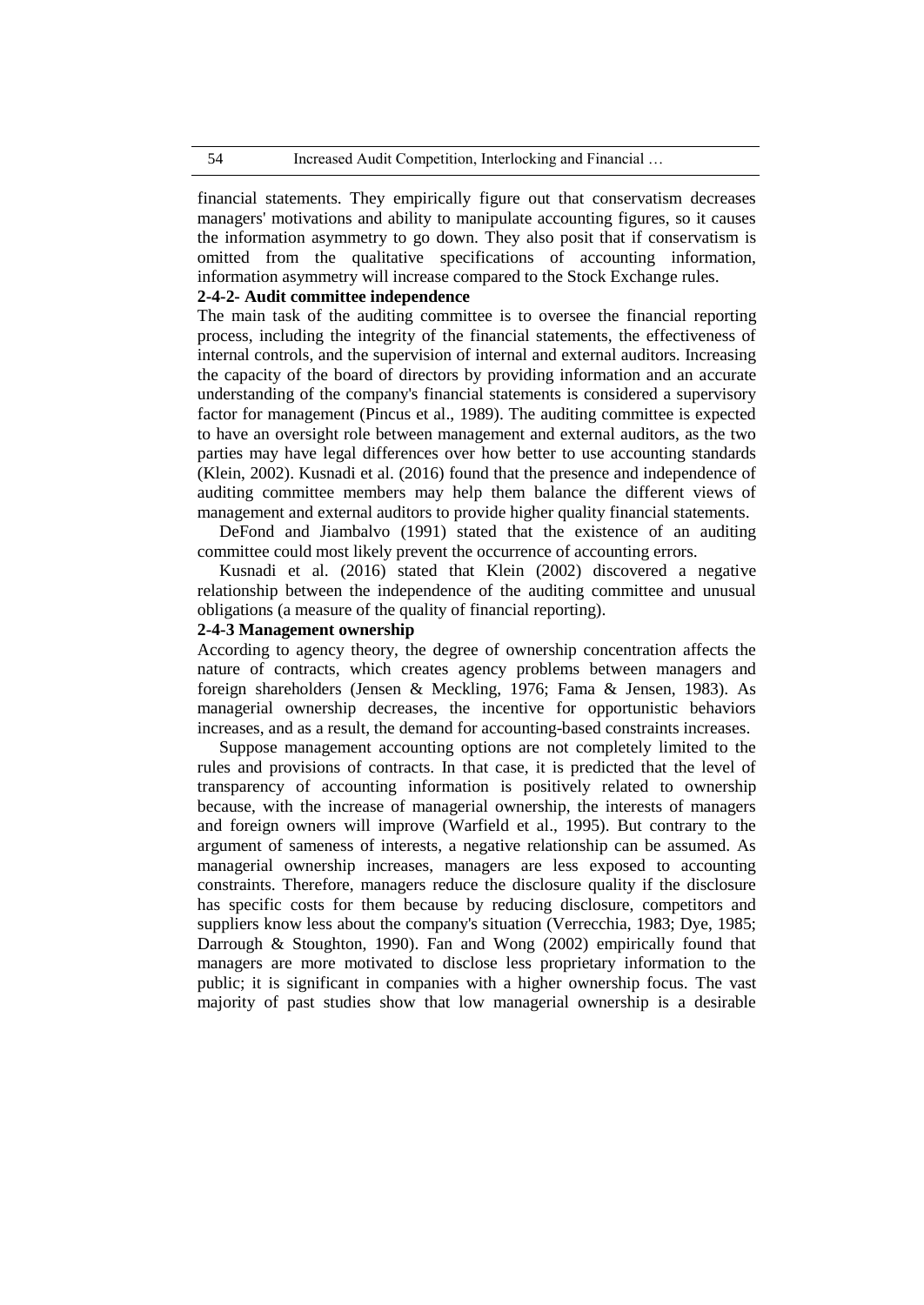governance and management feature regarding managerial ownership. According to agency theory, the increase in institutional ownership of profit management decreases. Agency theory shows that a high percentage of managerial ownership indicates the company's high value because the management goals are aligned with the interests of other shareholders (Jensen and Meckling, 1976).

## **2-4-4- Auditor's Tenure**

The effect of the auditor's tenure on the quality of the audit is significant in the audit literature and has been incorporated into the hypotheses of auditor independence and expertise with conflicting arguments (Mautz and Sharaf, 1961; Shockeli, 1981; Iyer and Rama, 2004). The auditor's independence hypothesis assumes that, based on three arguments, the quality of the audit is compromised by increasing tenure: 1) Over time, the auditor tries to retain the client and exploit the audit, which results in economic dependence (DeAngelo, 1981; Magee & Tseng, 1990; Raghunathan et al., 1994).

2) As the tenure of the auditor increases, auditors may reassure clients and turn a blind eye to management errors. This prevents the auditor from properly reviewing financial reporting, predicting results instead of warning about anomalies, using less accurate methods, or using static audit programs (AICPA, 1992; Arrunada and Paz-Ares, 1997; Johnson et al. 2002).

3) A long-term relationship between the auditor and the client may turn into an acquaintance relationship (threatening acquaintance) so that the independent auditor cannot act honestly (AICPA, 1992; Arel et al., 2005).

Auditor expertise hypotheses claim that auditing quality increases with the duration of the tenure, as the asymmetry of information between the client and the auditor decreases as the auditor collects information about the client.

Increasing client information has a comparative advantage in identifying material misstatements in financial reporting. Lack of this information in the early years of an audit reduces the quality of the audit (Beck et al., 1988; Geiger & Raghunandan, 2002). Ghosh and Moon (2005) believed that the long-term relationship between the auditor and the client reduces the auditor's independence and audit quality. They also stated that with the increase in the tenure of the auditing firm, the reported profits have a high level of conservatism. The results of Carcelo and Naji (2004) also indicate a positive relationship between the existence of financial reporting fraud and short-term tenure. According to one view, the auditor's long tenure creates a very close private relationship between the auditor and the client, which reduces the auditor's readiness to qualify. On the other hand, the opposite view argues that the longer the auditor's tenure, the more familiar the auditor is with the accounting system and its performance, thereby improving the audit quality (Eyenubo et al., 2017).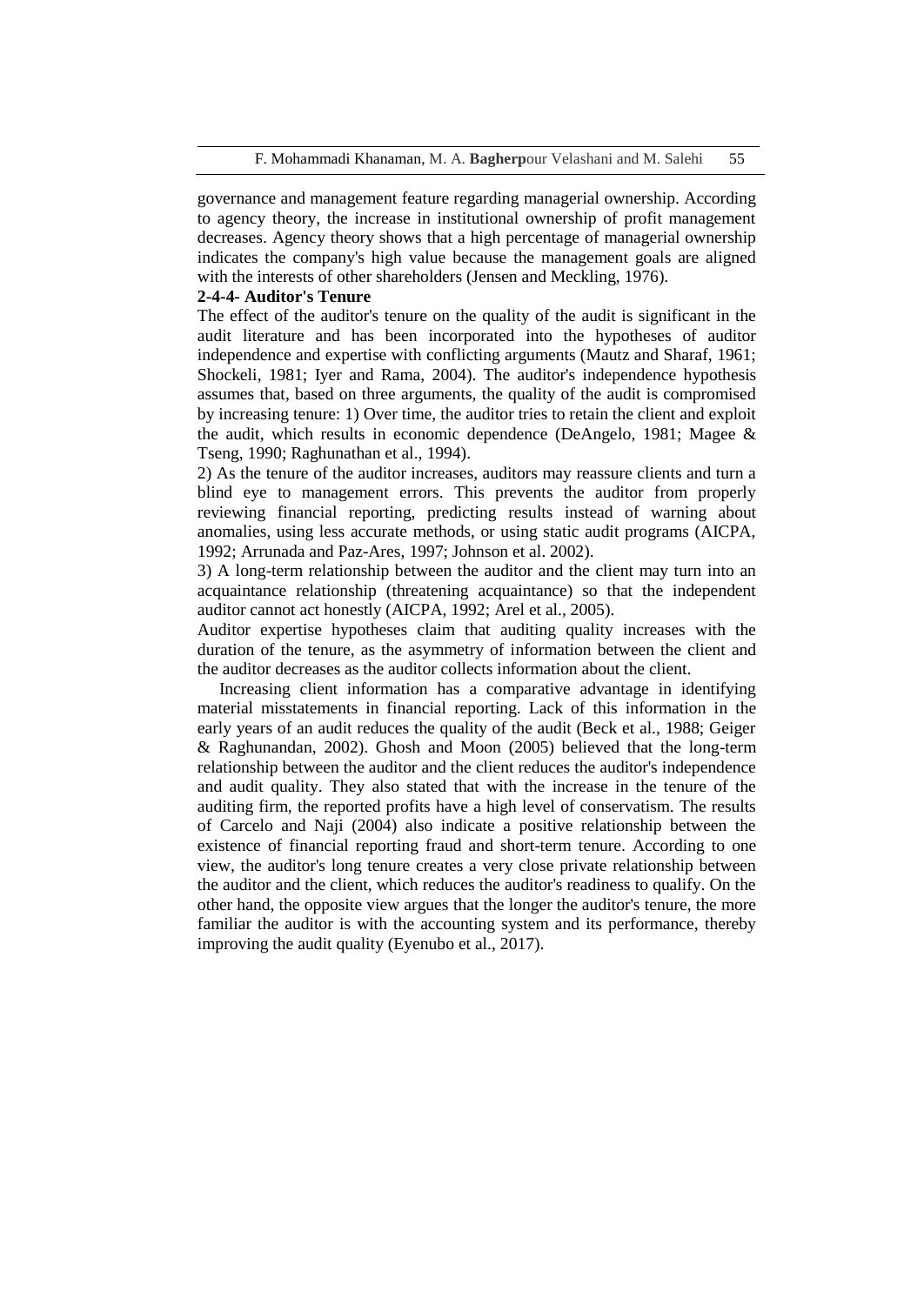### **2-4-5- The Auditor's Expertise**

Ashton (1991) and Bonner and Lewis (1990) found that industrial expertise was positively related to the auditor's ability to identify problems within the financial statements. Auditors acquire industrial expertise by working with the client in the industry and appropriate familiarity with accounting practices and risks specific to that industry. The expertise of the industry is related to the tenure of the auditor because the industrial expertise helps compensate for the lack of specific knowledge of the client. Auditing Quality Control Standards in the United States (American Institute of Certified Public Accountants, 1993) emphasizes the importance of identifying, designating, and developing an expert auditor (Gramlin & Stoin, 2001). Carselo and Naji (2004) and Krishnan (2003) assumed that the increase of industrial expertise at the audit firm level should be related to the increase of expertise at the specific level of the auditor. Industry-specific companies are more likely to have industry-specific training materials, databases, checklists, and other advanced audit assistance (Carselo & Naji, 2004; Krishnan, 2003). Dunn & Mayhew (2004) found a positive relationship between an industry-specific auditing firm and the quality of client disclosure and, ultimately, financial reporting quality. Carcelo and Naji (2004) found a negative relationship between the industry-specific audit firm and the financial fraud exposed by the firm. In other words, the existing research literature shows that clients of industry-specific auditing firms have higher profit response rates (Balsam et al., 2003) and lower levels of optional accruals.

#### **2-4-6- Financial Leverage**

Financial leverage refers to the ratio of financial debt to the entire capital structure of the company. It is believed that the right combination of debt and capital increases the value of the company. Financial leverage is also associated with financial reporting options. Agency theory explains this relationship.

According to this theory, companies with high financial leverage have a high incentive to report financially through conventional and contractual financial statements to stakeholders and shareholders (Jensen & Mcling, 1976). Disclosure of financial information reduces agency costs and facilitates the assessment of company volatility by creditors (Botosan & Plumlee, 2002; Fathi, 2013).

Investors and stakeholders welcome high-quality financial reporting because it provides users with the most valuable information in making effective decisions and also helps reduce agency problems. Leverage is one of the most important variables that help stakeholders recognize the company's ability to repay its debts. Therefore, companies often inflate their profit levels using profit management methods (Ardison et al., 2012). The literature also shows that managers manipulate profits to portray favorable financial conditions, and highindebted companies are more involved in profit management practices to avoid reporting losses (Ardison et al., 2012; Waweru & Riro, 2013). Several studies have been conducted to examine the relationship between financial reporting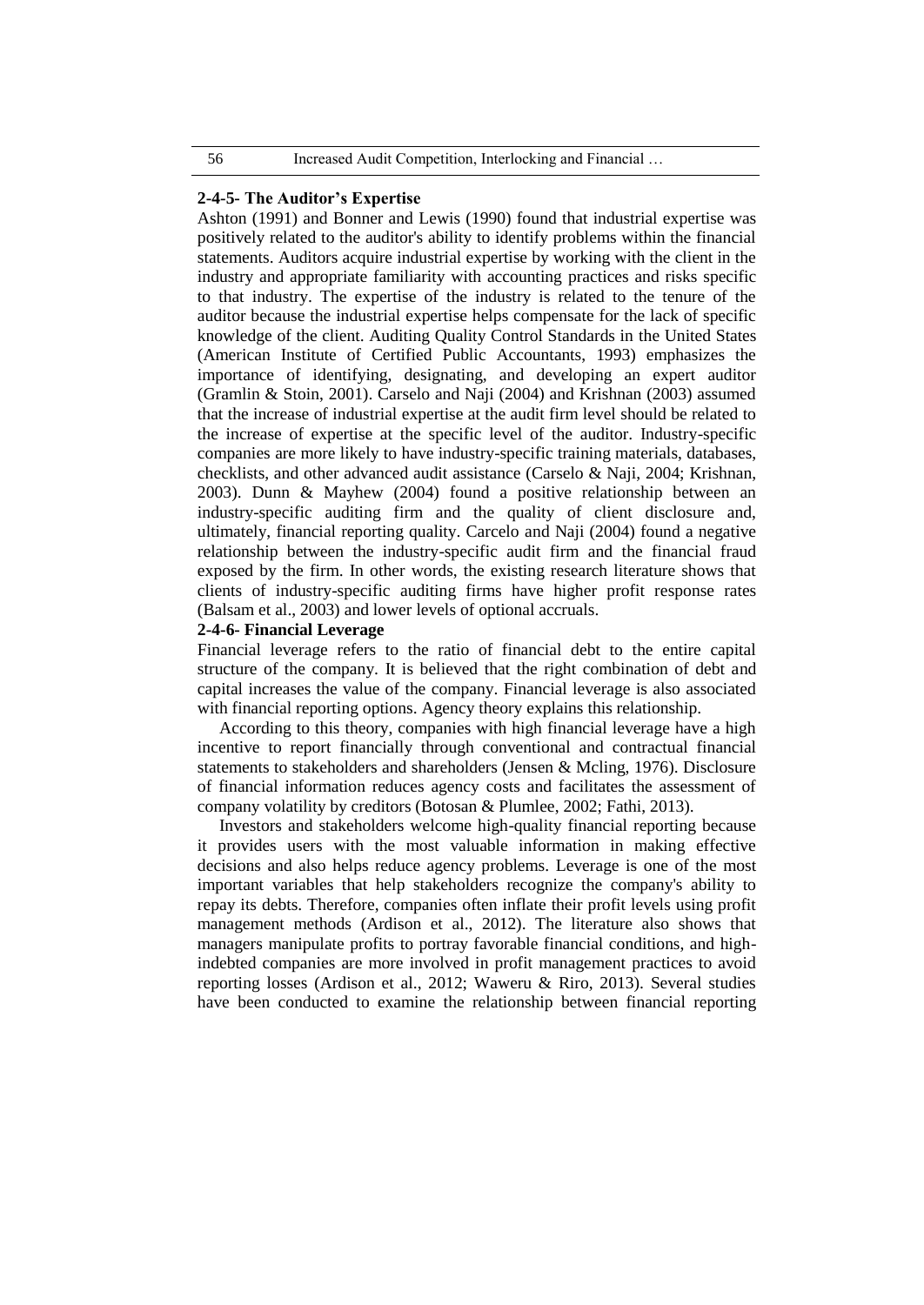quality and financial leverage. Hassan (2013); Amr (2016); Hassan and Farouk (2014); Karami and Akhgar (2014); Kim and Young (2014); Echobu et al. (2017) found a positive and significant relationship between financial leverage and the quality of financial reporting. Fathi (2013); Olowokure et al. (2016); Agyei-Mensah (2012); Uwuigbe et al. (2015); Akhtaruddin et al. (2009) did not find any statistical relationship.

## **2-4-7- Mandatory Auditor Change**

Following the bankruptcy of Enron and WorldCom, legislators and regulators passed the Sarbanes-Oxley Act (SOX) to restore public confidence in financial reporting and audit quality. In section 203 of this law, the mandatory circulation of the auditor is discussed, and in section 207, the need for further research on the compulsory circulation of audit firms is discussed (Chi, 2011). Cameran et al. (2009) state that the European Commission's idea of forcing companies to rotate stems from the fact that forced rotations in the future will create added value for the company. This led to a change in the professional standards of auditors, and its most important goal is to increase the quality of auditing, audit independence and prevent the centralization of the auditing market. According to European Commission regulations (published on 3 November 2011), the mandatory rotation of audit firms is due to two issues; 1) reducing centralism in the auditing market and 2) preventing potential threats to auditors' independence. The auditor's mandatory change policy is an appropriate solution to increase the auditor's independence. Mandatory change limits cooperation between the auditor and the client and makes the auditor not have the long-term benefits of retaining a client. The auditor's independence is maintained, and ultimately, a high-quality audit is performed. Oliveira (2005) found that the rotation of auditing firms maintains the independence of auditors. The rotation of audit firms prevents the auditor from staying in the firm for long periods and increasing client costs.

## **3-1- Methodology**

## **3-1-1- Multivariate Model**

The following model is designed to assess the hypotheses, assess the effect of audit market competition and the interlock of auditor and large shareholders on financial reporting quality. The contributing variables to financial reporting quality are also inserted into the model:

 $QUA = \beta_{0+} \beta_I HHI_{i,t} + \beta_2 INT3i_{,t} + \beta_3 CHA_{i,t} + \beta_4 OWB_{i,t} + \beta_5 CONVER_{i,t} + \beta_6$  $IND_{i,t} + \beta_7 GRA_{i,t} + \beta_8 TAKH_{i,t} + \beta_9 TEN_{i,t} + \beta_{10} SIZE_{i,t} + \beta_{11} LEV_{i,t} + \beta_{12}$  $\sum$ *INDUSTRY+*  $\beta_{13}$  $\sum$ *Year* + £*I*,*t*</sub> Where

QUA: Jones's model (1991) is used for measuring financial reporting quality. The discretionary and nondiscretionary accruals are separated in the adjusted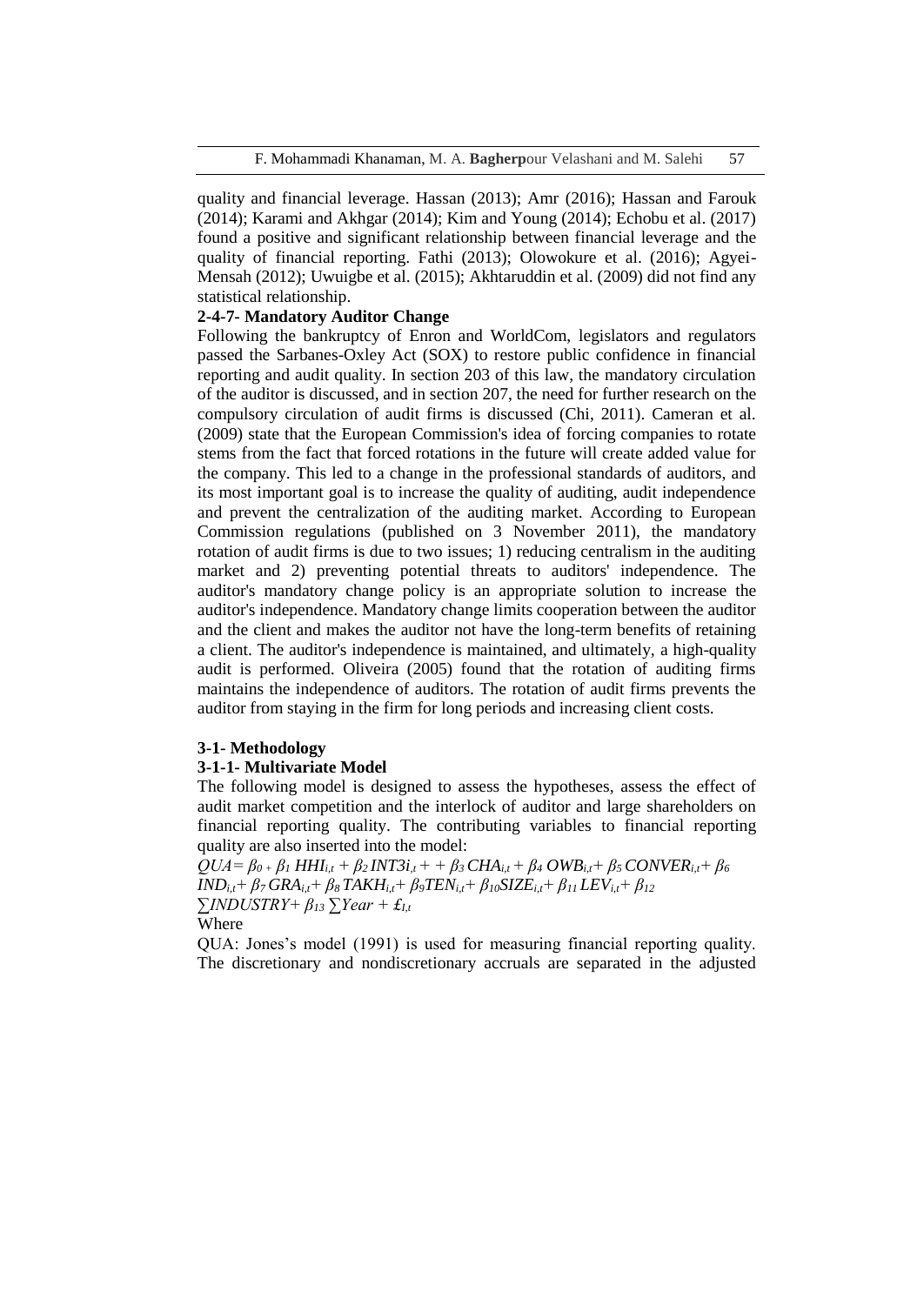Jones model. Total accruals are achieved from the difference between net profit and operational cash flow.

 $ACC = I/ASSET_{T-1} + (REV-REC)/ASSET_{T-1} + PPE/ASSET_{T-1}$ 

 $ACC = total$  accruals,  $ASSETT-1 =$  assets of the previous year,  $REV =$  sales revenue, REC = accounts receivable, PPE = properties, machineries, and instrument, absolute value of obtained residuals from model estimation of adjusted Jones's model that will be considered for final fitting as discretionary accruals in the model.

Int3: large shareholders and auditor interlock. Firms with large shareholders and an audit firm 1, otherwise, 0. The dummy variable is between 1 and 0, showing the number of large shareholders and auditor's interlock (all shareholders higher than 5%).

HHI: This paper uses an auditor's concentration to measure competition in the audit market. Studies like Kalapour et al. (2010), Boone et al. (2012) have used the index of Herfindahl Index to measure concentration at an urban statistical level. Newton et al. (2013) used the Herfindahl Index to measure competition at the urban statistical level:

Herfindahl Index =  $\sum_{i=1}^{N} \frac{s_i}{s}$  (-1)

## **3-1-2- Control variables**

TAKH: the market approach is used to calculate auditor specialization. Market share is calculated based on (firm size) total properties of the firm as the following formula:

$$
MS_{ij} = \frac{\sum_{k} R_{ijk}}{\sum_{k} \sum_{ik} R_{ijk}}
$$

Where:

 $MS_{ij}$ =market shares for audit firm i in industru j

 $R_{ijk}$ =annual sales revenue for client k of audit firm i in industry j

Only those firms are industry specialized that market share them is more than 1 [ $(1/existing industry firms) * 1/2$ ] (Palmrose, 1986).

CONVER: Basu model regression (1997) is used to calculate the variable of conservatism:

*EPSi,t /Pi,t-1 = β0 + β1 Ri,t + β2 DRi,t + β3 ( R\*DR)I,t +£I,t*

EPSi,t = earnings per firm i in the year t, pi, t-1 = share market value of the firm i in the year t,  $Ri, t$  = annual return of share I in the year t,  $Di, t$  = virtual variable that in case of positivity of the return 0, otherwise, 1. When the stock return is a negative value, that means bad news about the future that in such a case 1 will be assigned, and if it has a positive value, that means no bad news can be expressed about the future, and the value is 0.

In this equation, N is the number of audit firms at the urban statistical level. Si is the audit firm fee, and S is the fee of all audits in urban statistical regions.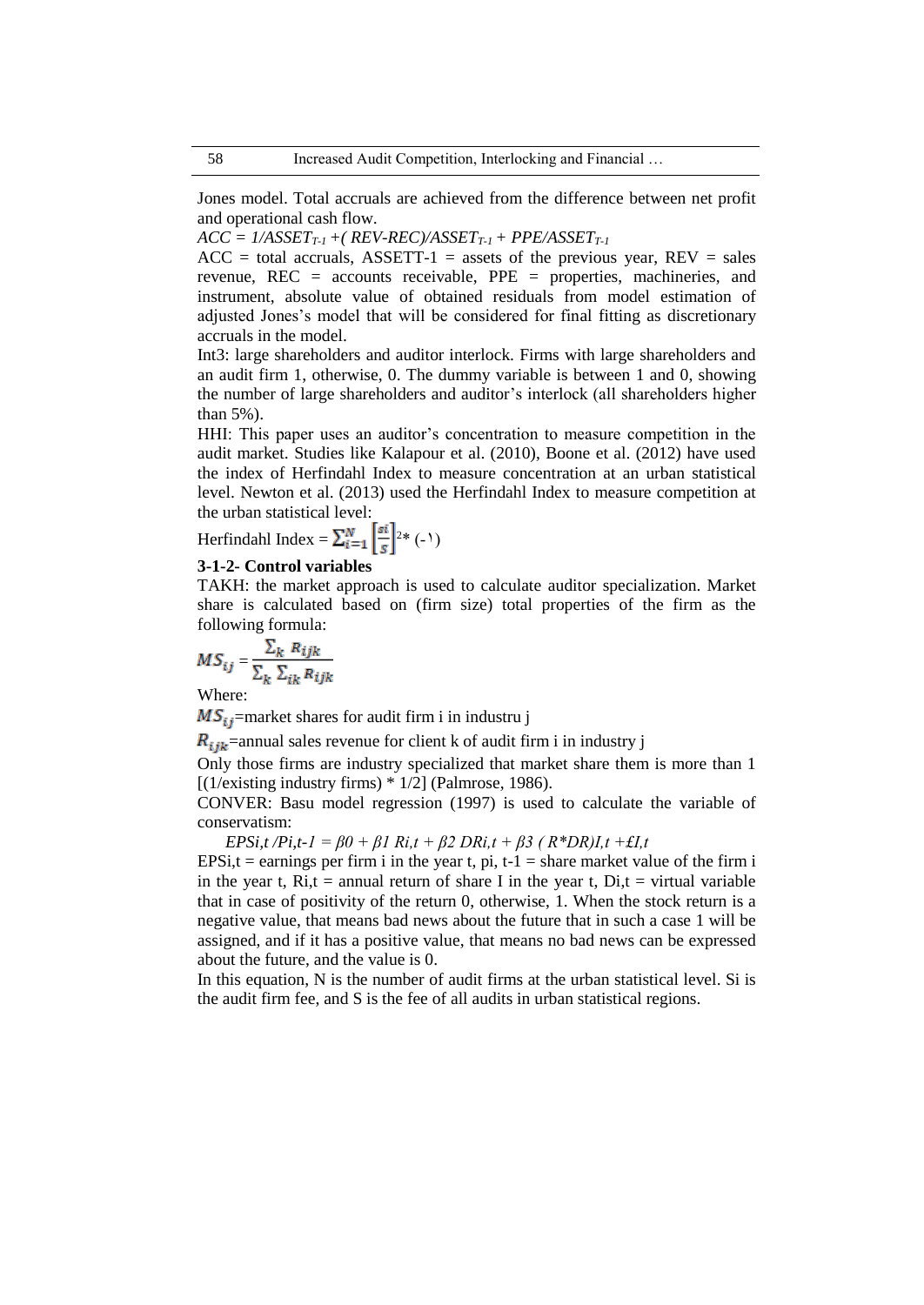IND: independent members (unbounded) of the audit committee to total audit committee members. The information related to the variable is collected from the Codal Website from the section related to audit committee reports.

OWB: percentage of stock possessed by board managers (Florackis et al. 2015). The percentage of stock owned by board managers is collected and inserted in the main model as the managers' ownership percentage variable.

GRA: a dummy variable that if the auditor is affiliated with authorized audit firms of the stock exchange, he/she will be placed in first class with Rank A and will be assigned 1, otherwise, 0.

SIZE: natural logarithm of total firm assets.

## **3-2- Sample and data collection**

This paper uses secondary existing data in financial statements of listed firms on the Tehran Stock Exchange during 2012-2018 for data analysis. The financial information and fiscal year of firms under study should be within the study period. They should not be affiliated with financial and monetary intermediaries, banks and credit institutions, insurance companies, and investment funds. Hence, a total of 112 firms is selected for hypothesis testing.

## **4 Empirical results**

## **4-1- Descriptive statistics**

| <b>Sing</b>   | Variable                              | <b>Mean</b> | <b>Median</b> | Min.     | Max.     | Std. dev. |
|---------------|---------------------------------------|-------------|---------------|----------|----------|-----------|
| <b>OUA</b>    | Discretionary accruals                | 0.10        | 0.07          | 0.0007   | 0.57     | 0.10      |
| <b>HHI</b>    | Auditor concentration                 | $-0.03$     | $-0.004$      | $-0.68$  | $\Omega$ | 0.08      |
| INT3          | <b>Interlock</b>                      | 0.18        | $\Omega$      | $\Omega$ | 4        | 0.68      |
| <b>CHA</b>    | Mandatory change                      | 0.23        | $\theta$      | $\Omega$ | 1        | 0.42      |
| <b>OWB</b>    | Percentage of managerial<br>ownership | 62.93       | 70.31         | $\Omega$ | 99.42    | 26.57     |
| <b>CONVER</b> | Conservatism                          | 0.12        | 0.11          | $-0.04$  | 0.32     | 0.09      |
| <b>IND</b>    | Audit<br>committee<br>independence    | 0.4         | 0.33          | $\Omega$ | 1        | 0.22      |
| <b>GRA</b>    | Audit firms ranking                   | 0.85        | 1             | $\theta$ | 1        | 0.36      |
| <b>TAKH</b>   | Auditor's specialization              | 0.44        | $\Omega$      | $\Omega$ | 1        | 0.5       |
| <b>TEN</b>    | Tenure                                | 2.6         | 3             | 1        | 4        | 1.2       |
| <b>SIZE</b>   | Firm size                             | 14.24       | 13.90         | 10.50    | 19.37    | 1.52      |
| <b>LEV</b>    | Financial leverage                    | 0.61        | 0.59          | 0.09     | 4.002    | 0.29      |

**Table 1. The descriptive statistics**

**Resource:** research findings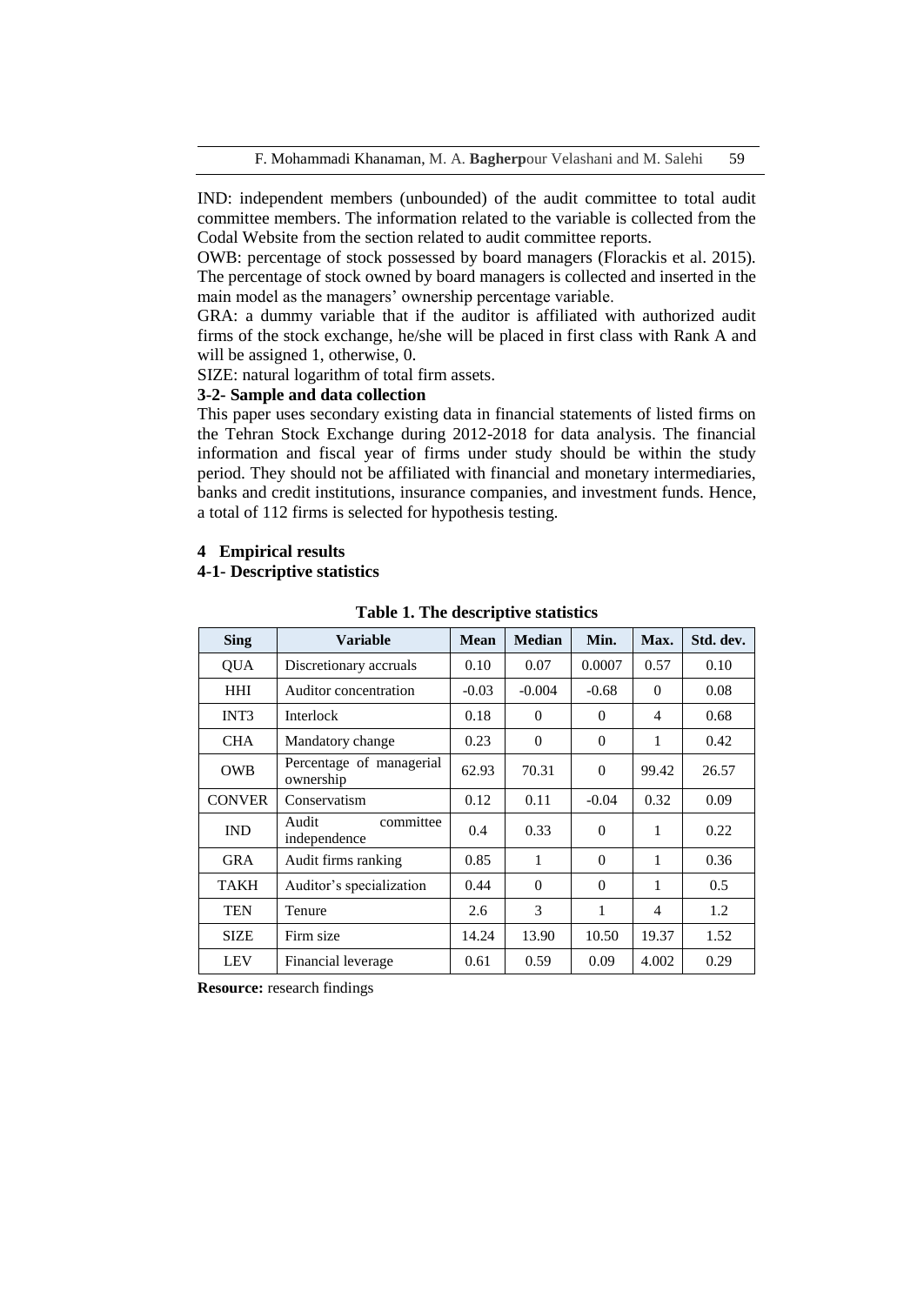| Sign | <b>Variable</b>          | Mean (percentage) |
|------|--------------------------|-------------------|
| Cha  | Mandatory change         |                   |
| Èra  | Ranking                  | 0.85              |
| Takh | Auditor's specialization | ).44              |

**Table 2. Descriptive statistics of dummy variables**

This paper considers accruals quality (dependent variable) a criterion for evaluating financial reporting quality. The model's residuals were provided separately for each industry and year, and the absolute value of residuals is inserted in the model. The smaller the variable, the higher is the quality. According to the table of values, the variable's value is 0.10. The minimum and maximum of that are 0.57 and 0.00007, respectively. Auditor concentration has a value of -0.03. The interlock variable is 0.16, which means that 16% of firms benefit from the interlock of the auditor and large shareholders. Mandatory change, ownership percentage, and conservatism have the respective value of 0.23, 62.39, and 0.12. The value of the mean of audit committee independence is 0.4, which means the percentage of unbounded members is 0.40, and most of the firms employ bounded members for the audit committee. Auditor's ranking and specialization have the respective value of 0.85 and 0.44. On average, the duration of tenure is 2.6 years.

#### **Test of research hypotheses**

Before model estimation, it is required to assess the usability of panel data-based methods using the F-Limer test. We first analyze whether the model is a panel or not. In the F-Limer test, the null hypothesis is that data are not panel and the opposite hypothesis expresses a panel structure. As shown in Table 3, the model is estimated using the panel data model by rejecting the null hypothesis. After assessing the F-Limer test, we perform the Hausman test. Each fixed effects and random effects methods are useful under specific conditions. Considering the results of the Hausman test, a decision will make about selecting one of the above methods. Hausman test is applicable when data are panel, and we want to assess the dominance of fixed effects and/or random effects on panel data pattern )Gujarati, 2009; Brooks, 2019).

| $\cdot$<br>–<br>ımar<br>⊢<br>           | $\sim$ $\sim$ |
|-----------------------------------------|---------------|
| TТ<br>$\alpha$<br>33.0488<br>$\sim$<br> |               |

**Table3. results F limer & Hausman**

Using the Breusch-Pagan test, we can assess the heterogeneity of variances and deal with the issue and autocorrelation problem. The Generalized Least Squares (GLS) is used (Gujarati, 2009). The obtained results from the main model are presented in Table 4.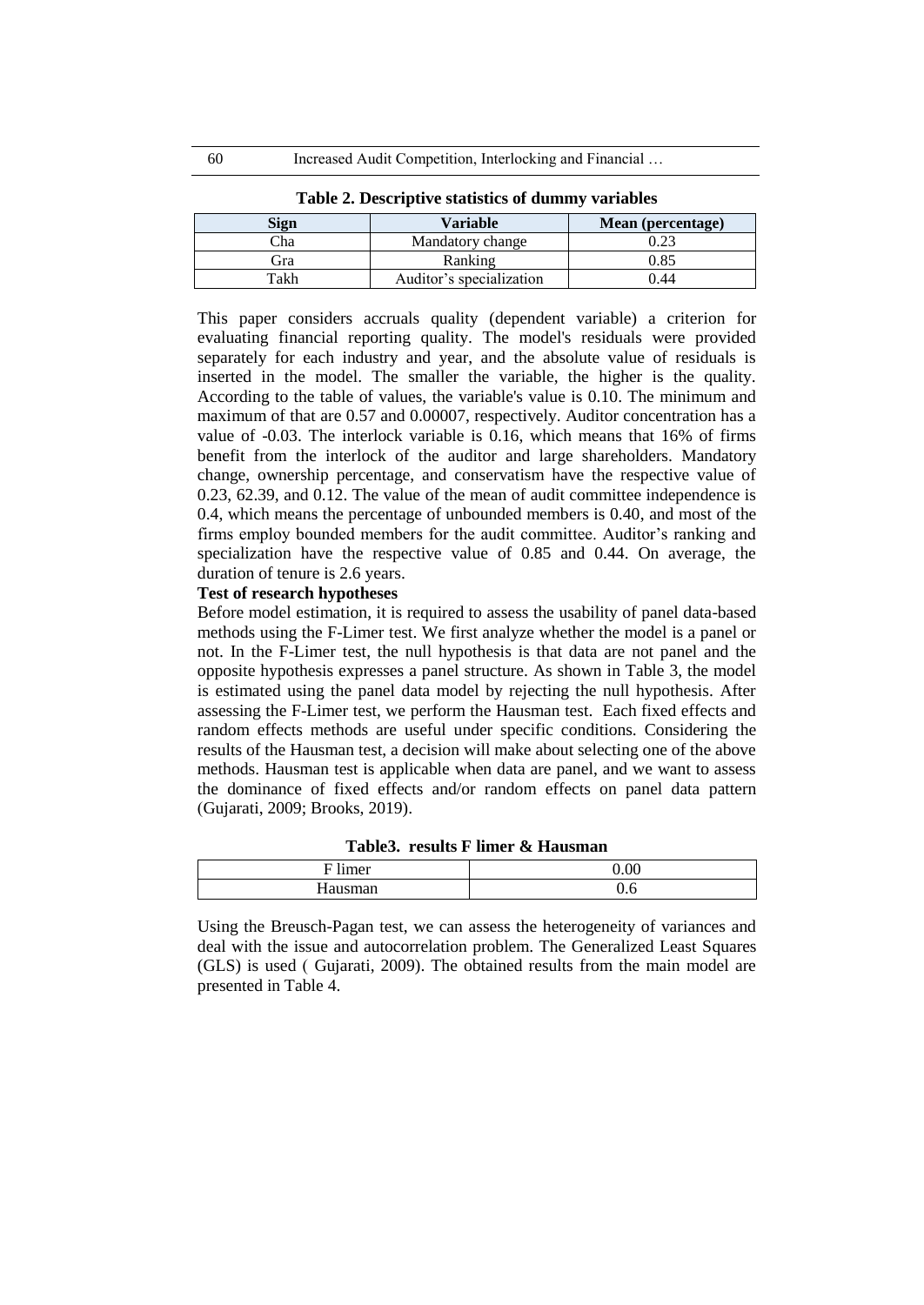| Table 4. results from the main model                                                                                                                                                                                                                                                                                                         |                  |             |                               |  |  |  |  |  |  |
|----------------------------------------------------------------------------------------------------------------------------------------------------------------------------------------------------------------------------------------------------------------------------------------------------------------------------------------------|------------------|-------------|-------------------------------|--|--|--|--|--|--|
| $QUA = \beta_{0+}\beta_1 HHI_{i,t} + \beta_2 INT3i_{,t} + \beta_2 CHA_{i,t} + \beta_3 OWB_{i,t} + \beta_4 CONVER_{i,t} + \beta_5 IND_{i,t} + \beta_6$<br>$GRA_{i,t}$ + $\beta_7$ TAKH <sub>it</sub> + $\beta_8$ TEN <sub>it</sub> + $\beta_9$ SIZE <sub>it</sub> + $\beta_{10}$ LEV <sub>it</sub> + $\sum$ INDUSTRY+ $\pounds$ <sub>It</sub> |                  |             |                               |  |  |  |  |  |  |
| <b>Variable</b>                                                                                                                                                                                                                                                                                                                              | <b>Sing</b>      | Coefficient | <b>Chance of significance</b> |  |  |  |  |  |  |
| Auditor concentration                                                                                                                                                                                                                                                                                                                        | <b>HHI</b>       | 0.07        | 0.06                          |  |  |  |  |  |  |
| Interlock                                                                                                                                                                                                                                                                                                                                    | INT <sub>3</sub> | $-0.007$    | 0.08                          |  |  |  |  |  |  |
| Mandatory change                                                                                                                                                                                                                                                                                                                             | <b>CHA</b>       | 0.003       | 0.8                           |  |  |  |  |  |  |
| Percentage of managerial ownership                                                                                                                                                                                                                                                                                                           | <b>OWB</b>       | $-0.0001$   | 0.6                           |  |  |  |  |  |  |
| Conservatism                                                                                                                                                                                                                                                                                                                                 | <b>CONVER</b>    | $-0.1$      | 0.07                          |  |  |  |  |  |  |
| Audit committee independence                                                                                                                                                                                                                                                                                                                 | <b>IND</b>       | $-0.008$    | 0.6                           |  |  |  |  |  |  |
| Audit firms ranking                                                                                                                                                                                                                                                                                                                          | <b>GRA</b>       | $-0.01$     | 0.3                           |  |  |  |  |  |  |
| Auditor's specialization                                                                                                                                                                                                                                                                                                                     | <b>TAKH</b>      | $-0.02$     | 0.003                         |  |  |  |  |  |  |
| Auditor's tenure                                                                                                                                                                                                                                                                                                                             | <b>TEN</b>       | 0.001       | 0.7                           |  |  |  |  |  |  |
| Firm size                                                                                                                                                                                                                                                                                                                                    | <b>SIZE</b>      | 0.0001      | 0.9                           |  |  |  |  |  |  |
| Financial leverage                                                                                                                                                                                                                                                                                                                           | <b>LEV</b>       | 0.01        | 0.1                           |  |  |  |  |  |  |
| Fixed value                                                                                                                                                                                                                                                                                                                                  | $\mathcal{C}$    | 0.12        | 0.008                         |  |  |  |  |  |  |
| ADJ.R <sup>2</sup>                                                                                                                                                                                                                                                                                                                           |                  | 0.03        |                               |  |  |  |  |  |  |
| D.W                                                                                                                                                                                                                                                                                                                                          | 1.85             |             |                               |  |  |  |  |  |  |
| Prob                                                                                                                                                                                                                                                                                                                                         | 0.01             |             |                               |  |  |  |  |  |  |
| <b>Breusch Pagan</b>                                                                                                                                                                                                                                                                                                                         | 0.00             |             |                               |  |  |  |  |  |  |

F. Mohammadi Khanaman, M. A. Bagherpour Velashani and M. Salehi 61

Given the coefficient (0.7) and significance level of the audit market competition (0.06) in the regression model, we can conclude that the auditor's concentration has a positive and significant relationship with accruals' quality and a negative and significant association with financial reporting quality. Hence, the first hypothesis of the study is accepted at a 0.90% confidence level. Moreover, considering the coefficient  $(-0.007)$  and significance level  $(0.08)$  of the auditor and large shareholders' interlock variable, there is a negative and significant relationship between the variable and accruals quality and a positive and significant one with financial reporting quality. In other words, if shared large shareholders among several should use a shared auditor, financial reporting quality will increase.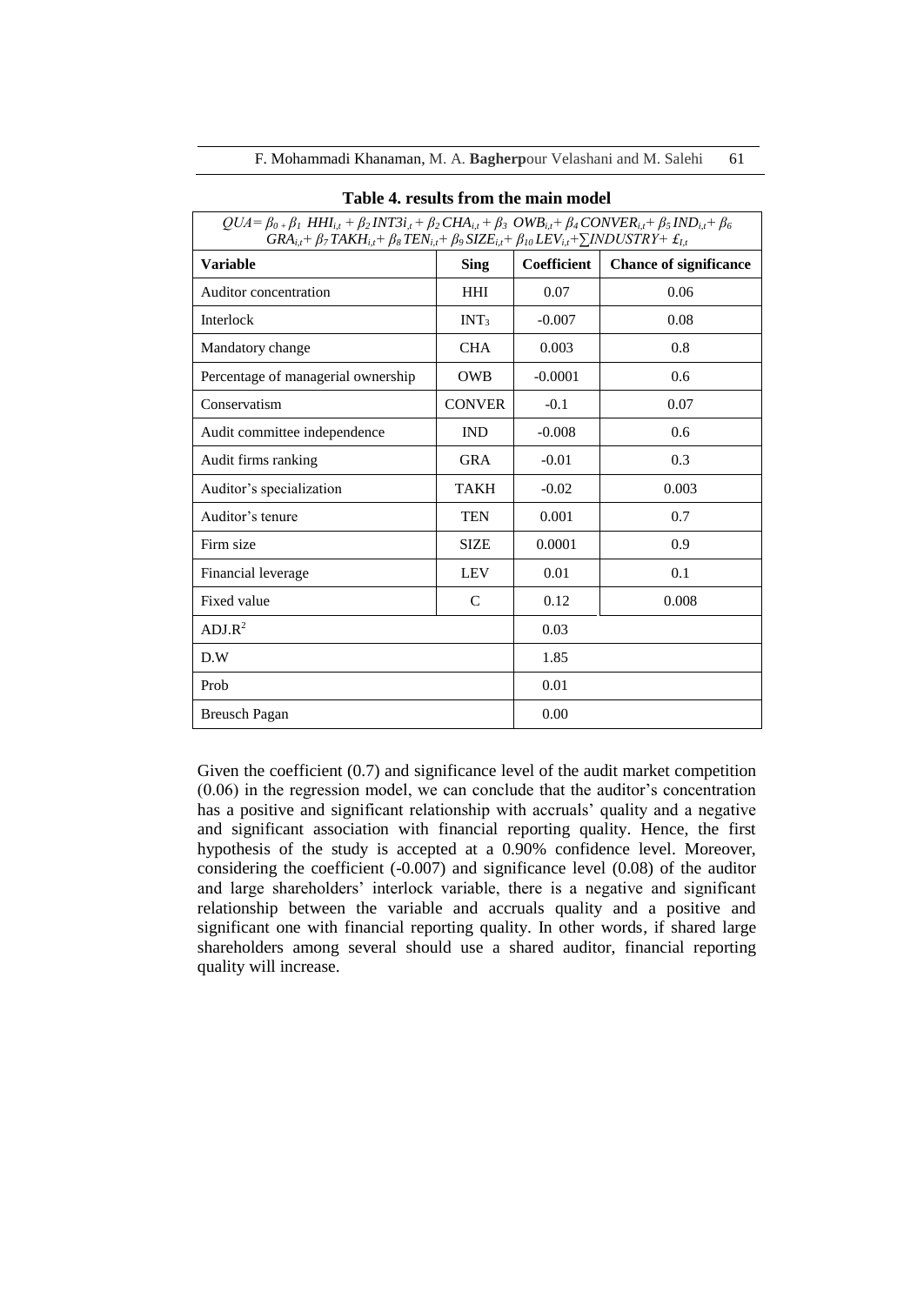#### **5 Conclusion**

Competition in the auditing market means that auditors in the auditing market can actively and powerfully compete to provide auditing services to society. In this way, auditors can provide better quality work. Increased competition in the auditing profession allows auditors to offer a minimum fee or a higher quality audit based on client satisfaction and client orientation to remain in the auditing market. In professional markets, client satisfaction is such that experts do their professional work with high quality and minimal cost. Still, it may not matter to the client in the professional auditing market that high and desirable quality. Following significant changes in the rules and changes in the capital market and auditing, concerns were raised about the independence of the auditor and the quality of the audit. The new situation and increased competition allow the company to comment by changing the purchasing auditor, thus reducing the independence and quality of the audit. To maintain its position in the company, the auditor loses his independence and does not report the gaps and gaps in the client's accounting system and gives in to the client's wishes. The auditor loses his independence to maintain his position in the market or the client company. According to the above, the study results showed that competition in the audit market has a negative and significant relationship with the quality of financial reporting. The results of this study are consistent with the results of studies by Newton et al. (2013), Kalapour et al. (2010), Francis et al. (2013), Huang et al. (2016), Boone et al. (2012). They found that increased competition had a negative effect on the quality of financial reporting. Institutional investors are often identified as educated investors who have greater skills in acquiring and processing information than individual investors (Bushi, 1998; Bartov et al., 2000; Velury & Jenkins, 2006; Tsai and Gu, 2007; Sarikhani and Ebrahimi, 2011). Besides, Abdullah (2008) argues that institutional investors are more influential than other individual investors. Sharma (2004), on the other hand, found that if the percentage of institutional investors' independence increased, the likelihood of fraud decreased. They found that institutional investors play an active role in overseeing management opinions and controlling the reporting process. Their specific role in improving the quality of reporting is quite controversial (Brennan et al., 2008). Large shareholders have the largest shares of the company and are more concerned about their profits and capital in the company and therefore try to hire a quality auditor to defend their interests in the company. Since the large shareholders in question are joint ventures in several companies, they use the same quality auditor they hired in one company. Based on the studies conducted in this field, we expect that the correlation between the auditor and the large shareholders will positively affect the quality of financial reporting. This study showed that the correlation variable of auditors and large shareholders has a positive and significant relationship with the quality of financial reporting. Flegstein and Brantley (1992) in the United States,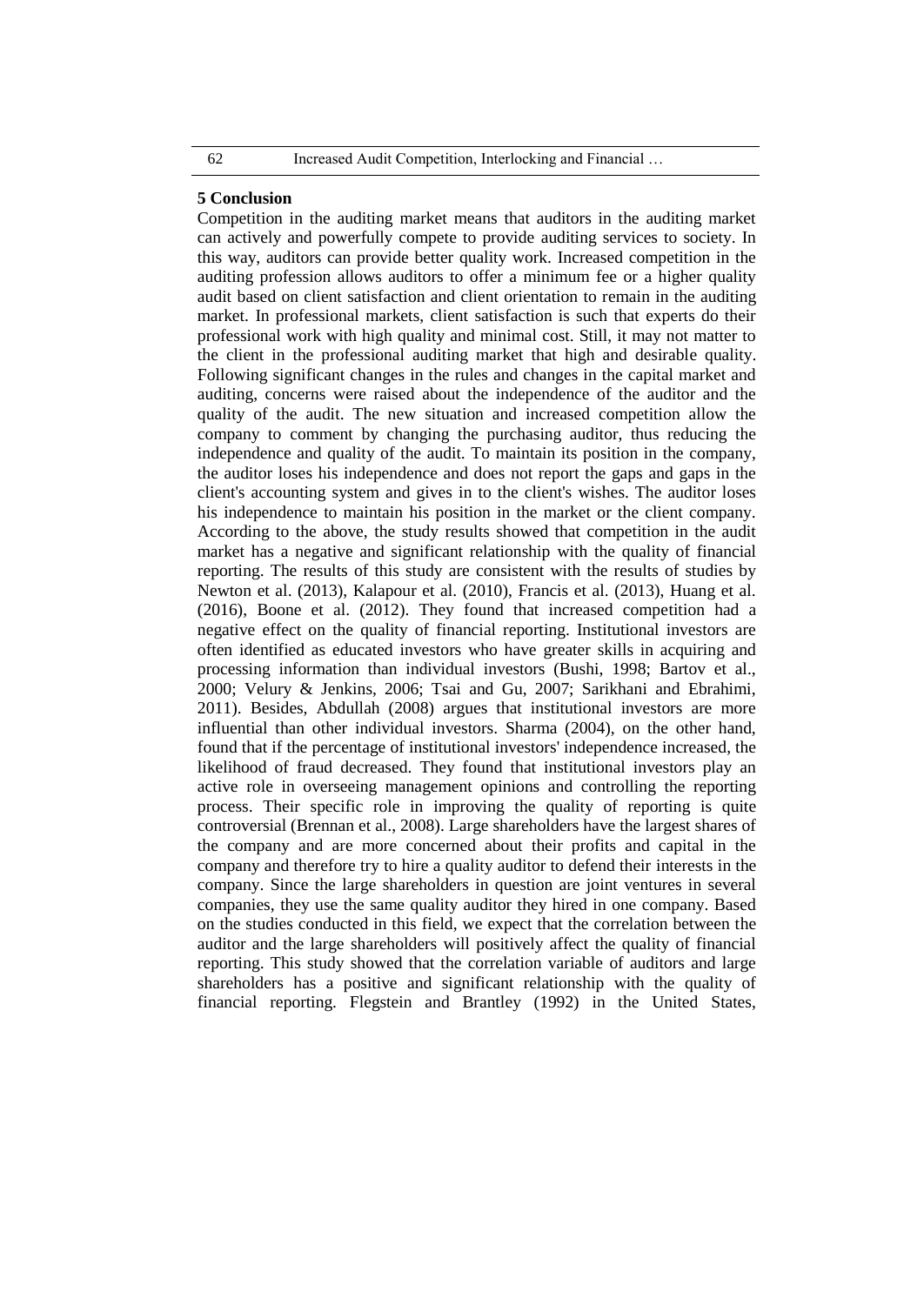F. Mohammadi Khanaman, M. A. **Bagherp**our Velashani and M. Salehi 63

Richardson (1987) in Canada, and Lincoln et al. (1996) in Japan reported a significant negative relationship between board correlation and firm performance. Ahuja (2000), Baum et al. (2000), Koka and Prescott (2002) discovered the positive effect of board correlation on company performance.

The results also indicate that the auditor's expertise negatively relates to the quality of accruals and has a positive and significant relationship with the financial reporting quality. Industry-specific auditors perform significantly better than non-industry-specific auditors in detecting errors and fraud. Industryspecific auditors are also more competent to report suspicious accounting performance (Hegazy et al., 2015). Auditors need to assess the risk of material misstatement due to error or fraud (Whittington and Pany, 2004). As a result of the impact of expertise on auditing, the industry expert auditor affects the quality of financial reporting. Industry auditors also provide high-quality reports or other benefits to their clients (Carson, 2009). This result is similar to the studies conducted by Carcelo and Naji (2003), Balsam et al. (2003), Krishnan (2003), (Rickelt & Wang, 2010), Carcelo and Naji (2004), Romanos et al. (2008); Gul et al. (2009); Ashton (1991); and Bonner & Lewis (1990) expressed a positive relationship between the expert auditor and the financial reporting quality. The results also showed that conservatism is directly related to the quality of financial statements. In other words, with increasing conservatism, the quality of financial reporting increases. The principle of conservatism states that at least the desired result should be reported. As a result, financial reports show a pessimistic outlook on the company's financial condition and performance. The general rule is to immediately identify the possible negative and positive results of delaying its identification. This principle is required to reassure users of financial statements to make their decision in uncertain situations. As a result, net assets valued at less than their carrying amount are recorded in the balance sheet, as well as profits. The information content of accounting data is somewhat distorted; to depict the worst-case scenario instead of what exists. Therefore, the quality of accounting information (profit) as a basis for predicting the company's future performance is questionable (Barzideh et al., 2015). These results are similar to the results of studies conducted by Watts (2003), Rach and Taylor (2015), Ball et al. (2000, 2003), Chen et al. (2007), and Lafond and Watts (2008). They argue that conservatism undermines financial reporting quality.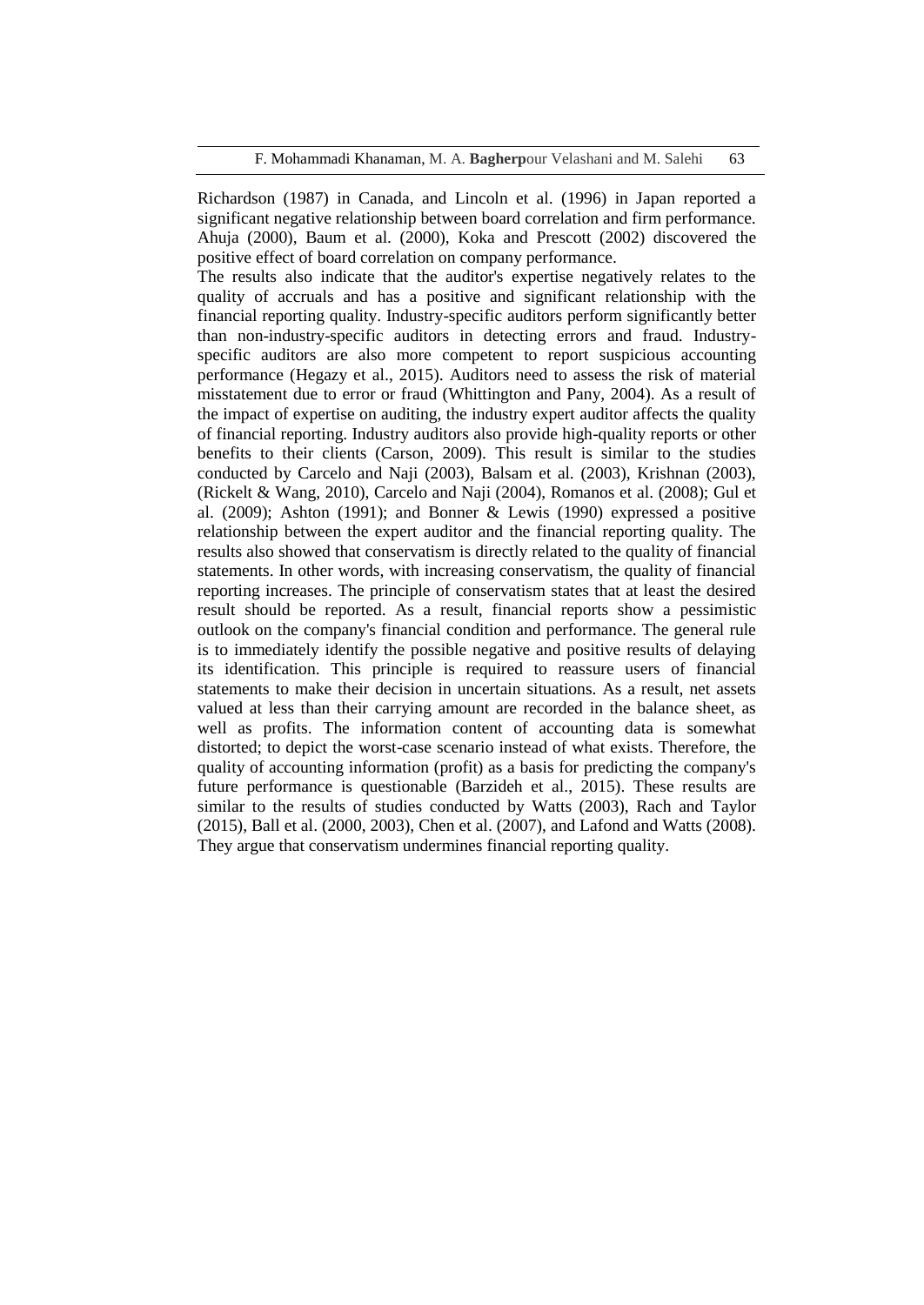#### **References**

1. Abdullah, W.Z. (2008), "The impact of board composition, ownership and CEO duality on audit quality: the Malaysian evidence", Malaysian Accounting Review, Vol. 7 No. 2, pp. 17-28.

2. Agyei-Mensah, B. K. (2012). Association between firm-specific characteristics and levels of disclosure of financial information of rural banks in the Ashanti region of Ghana. *Journal of Applied Finance and Banking*, *2*(1), 69.

3. Ahuja, G. (2000). Collaboration networks, structural holes, and innovation: A longitudinal study. *Administrative science quarterly*, *45*(3), 425-455.

4. Akhtaruddin, M., Hossain, M. A., Hossain, M., and Yao, L. (2009). Corporate governance and voluntary disclosure in corporate annual reports of Malaysian listed firms. *Journal of Applied Management Accounting Research*, *7*(1), 1.

5. American Institute of Certified Public Accountants. SEC Practice Section. (1992). Statement of position regarding mandatory rotation of audit firms of publicly held companies. *American Institute of Certified Public Accountants*.

6. American Institute of Certified Public Accountants. Private Companies Practice Section. (1993). *The Expectation gap standards: progress, implementation issues, research opportunities*. Amer Inst of Certified Public.

7. Amr, A. M. (2016). Analyzing the effect of firm liquidity on the quality of financial reporting: An empirical study of firms listed in the Egyptian Stock Exchange. *International Journal of Social Science and Economic Research*, *1*(10), 1604-1623.

8. An, Y. (2017). Measuring Earnings Quality over Time. *International Journal of Economics and Financial Issues*, *7*(3), 82-87.

9. Ardison, K. M. M., Martinez, A. L., and Galdi, F. C. (2012). The effect of leverage on earnings management in Brazil. *Advances in Scientific and Applied Accounting*, *5*(3), 305-324.

10.Arel, B., Brody, R. G., and Pany, K. (2005). Audit firm rotation and audit quality. The CPA Journal, 75(1), 36.

11.Arrunada, B., and Paz-Ares, C. (1997). Mandatory rotation of company auditors: A critical examination. International Review of Law and Economics, 17(1), 31-61.

12.Ashton, A. H. (1991). Experience and error frequengaocy knowledge as potential determinants of audit expertise. Accounting Review, 218-239.

13.Bagherpour Velashani, M. A., Monroe, G., and Shailer, G. (2009, June). Auditor Switching in an Increasingly Competitive Audit Market. *In International Symposium on Auditing Research.*

14.Ball, R., Kothari, S. P., and Robin, A. (2000). The effect of international institutional factors on properties of accounting earnings. *Journal of accounting and economics*, 29(1), 1-51.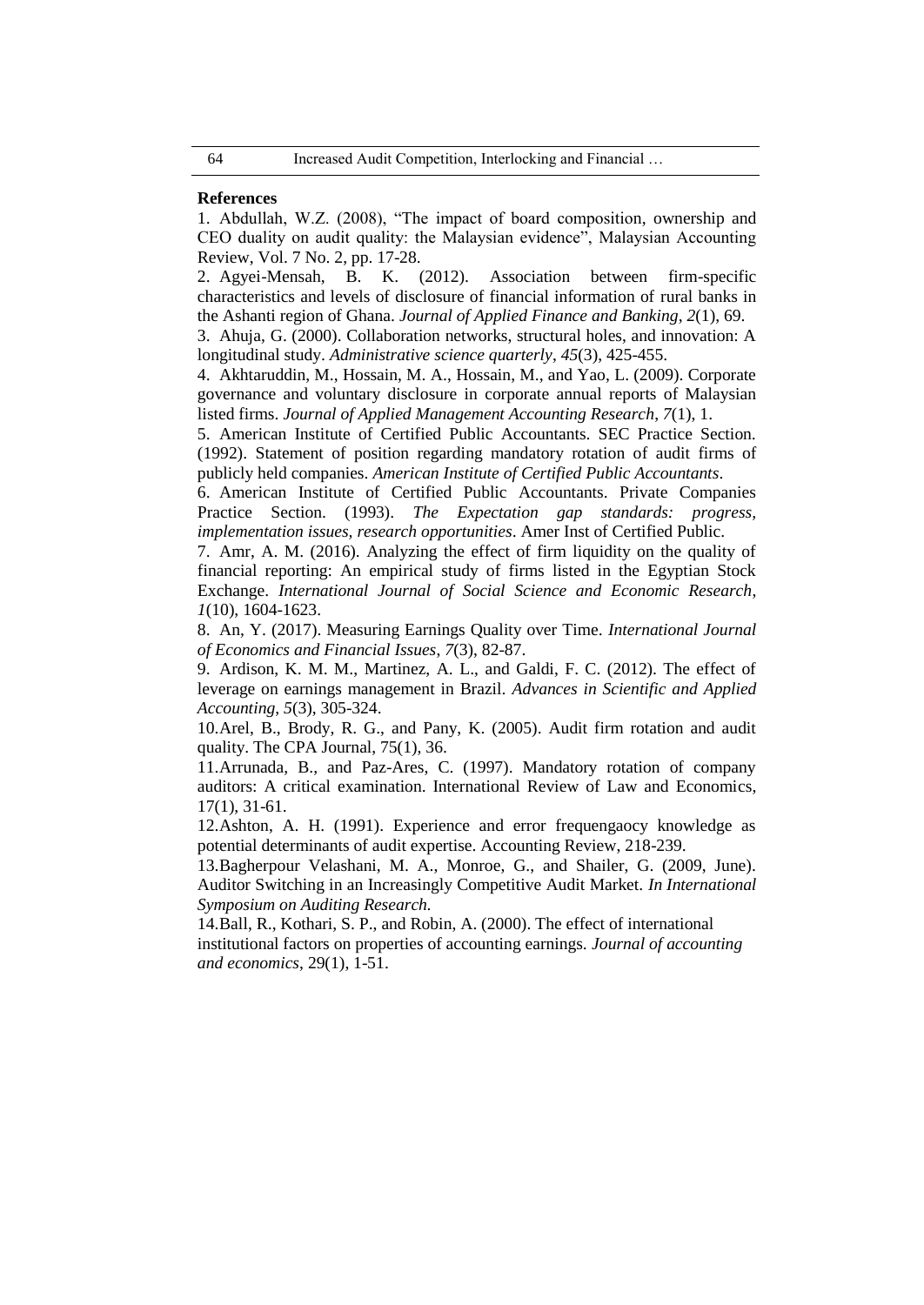15.Ball, R., Robin, A., and Wu, J. S. (2003). Incentives versus standards: properties of accounting income in four East Asian countries. *Journal of accounting and economics*, 36(1-3), 235-270.

16.Balsam, S., Krishnan, J., and Yang, J. S. (2003). Auditor industry specialization and earnings quality. *Auditing: A journal of practice & Theory*, *22*(2), 71-97.

17.Bartov, E., Radhakrishnan, S., and Krinsky, I. (2000). Investor sophistication and patterns in stock returns after earnings announcements. *The Accounting Review*, *75*(1), 43-63.

18.Barzideh, F., Izadpanah, M., and Lotfi, S. (2015). Accounting conservatism and accounting information quality. *Academic Journal of Research in Business and Accounting*, *3*(3).

19.Basu, S. (1997). The conservatism principle and the asymmetric timeliness of earnings1. *Journal of accounting and economics*, 24(1), 3-37.

20.Baum, J. A., Calabrese, T., and Silverman, B. S. (2000). Don't go it alone: Alliance network composition and startups' performance in Canadian biotechnology. *Strategic management journal*, *21*(3), 267-294.

21.Beck, P. J., Frecka, T. J., and Solomon, I. (1988). A model of the market for MAS and audit services: Knowledge spillovers and auditor-auditee bonding. *Journal of Accounting Literature*, 7(1), 50-64.

22.Berglöf, E., and Claessens, S. (2006). Enforcement and good corporate governance in developing countries and transition economies. *The World Bank Research Observer*, *21*(1), 123-150.

23.Bonner, S. E., and Lewis, B. L. (1990). Determinants of auditor expertise. Journal of accounting research, 28, 1-20.

24.Boone, J. P., Khurana, I. K., and Raman, K. K. (2012). Audit market concentration and auditor tolerance for earnings management. *Contemporary Accounting Research*, *29*(4), 1171-1203.

25.Botosan, C. A., and Plumlee, M. A. (2002). A re‐examination of disclosure level and the expected cost of equity capital. *Journal of accounting research*, *40*(1), 21-40.

26.Bresnahan, T. F., and Reiss, P. C. (1991). Entry and competition in concentrated markets. *Journal of political economy*, 99(5), 977-1009.

27.Brennan, N. M., Solomon, J., Uddin, S., and Choudhury, J. (2008). Rationality, traditionalism and the state of corporate governance mechanisms. *Accounting, Auditing & Accountability Journal*.

28.Brooks, C. (2019). *Introductory econometrics for finance*. Cambridge university press.

29.Bushee, B. J. (1998). The influence of institutional investors on myopic R&D investment behavior. Accounting review, 305-333.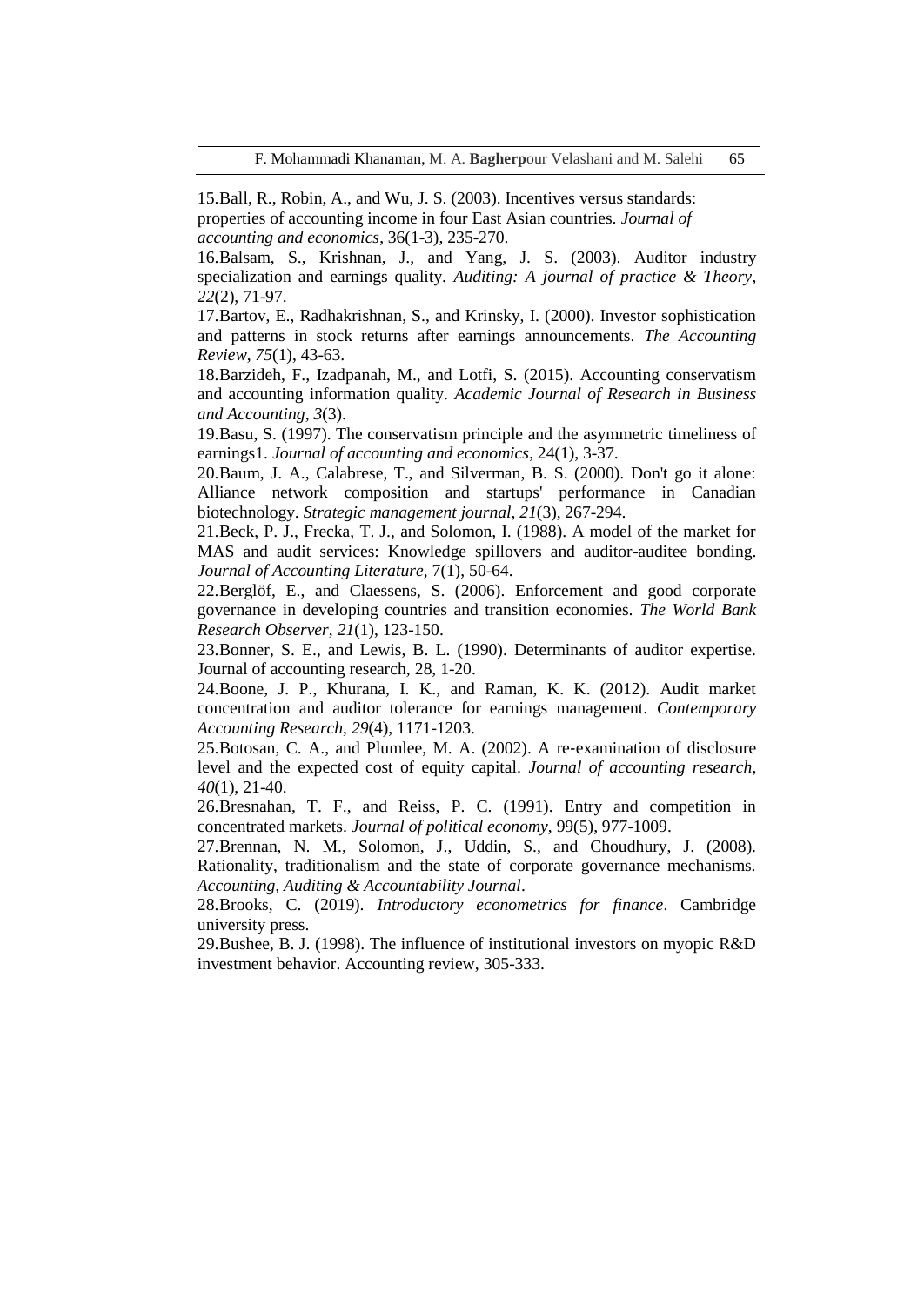30.Bushman, R. M., and Smith, A. J. (2003). Transparency, financial accounting information, and corporate governance. *Financial Accounting Information, and Corporate Governance. Economic Policy Review*, *9*(1).

31.Cameran, M., Prencipe, A., and Trombetta, M. (2009). Auditor tenure and auditor change: does mandatory auditor rotation really improve audit quality?. In *American Accounting Association 2009 Annual Congress: Accounting at a tipping point*. AAA (American Accounting Association).

32.Carcello, J. V., and Neal, T. L. (2003). Audit committee characteristics and auditor dismissals following "new" going-concern reports. The Accounting Review, 78(1), 95-117.

33.Carcello, J. V., and Nagy, A. L. (2004). Audit firm tenure and fraudulent financial reporting. Auditing: a journal of practice & theory, 23(2), 55-69.

34.Carson, E. (2009). Industry specialization by global audit firm networks. *The Accounting Review*, 84(2), 331–354.

35.Chen, Q., Hemmer, T., and Zhang, Y. (2007). On the relation between conservatism in accounting standards and incentives for earnings management. *Journal of Accounting Research*, *45*(3), 541-565.

36.Chi, W. (2011). An overlooked effect of mandatory audit–firm rotation on investigation strategies. *OR Spectrum*, *33*(2), 265-285.

37.Chiraz, T. (2013). Auditing pricing decision: the role of institutional investor. *The business review*, Cambridge.10(1), 75-81.

38.Chu, L., Simunic, D. A., Ye, M., and Zhang, P. (2018). Transaction costs and competition among audit firms in local markets. *Journal of Accounting and Economics*, *65*(1), 129-147.

39.Craswell, A. T., and Francis, J. R. (1999). Pricing initial audit engagements: A test of competing theories. *The Accounting Review*, *74*(2), 201-216.

40.Darrough, M. N., and Stoughton, N. M. (1990). Financial disclosure policy in an entry game. Journal of accounting and economics, 12(1-3), 219-243.

41.DeAngelo, L. E. (1981). The auditor-client contractual relationship: an economic analysis (Vol. 43). Howell Information & Lea.

42.Dechow, P.M. (1994), Accounting earnings and cash flows as measures of firm performance: The role of accounting accruals. Journal of Accounting and Economics, 18(1), 3-42.

43.DeFond, M. L., and Jiambalvo, J. (1991). Incidence and circumstances of accounting errors. *Accounting review*, 643-655.

44.Ding, R., and Jia, Y. (2012). Auditor mergers, audit quality and audit fees: Evidence from the PricewaterhouseCoopers merger in the UK. *Journal of Accounting and Public Policy*, *31*(1), 69-85.

45.Dou, Y., Hope, O. K., Thomas, W. B., and Zou, Y. (2018). Blockholder exit threats and financial reporting quality. *Contemporary Accounting Research*, *35*(2), 1004-1028.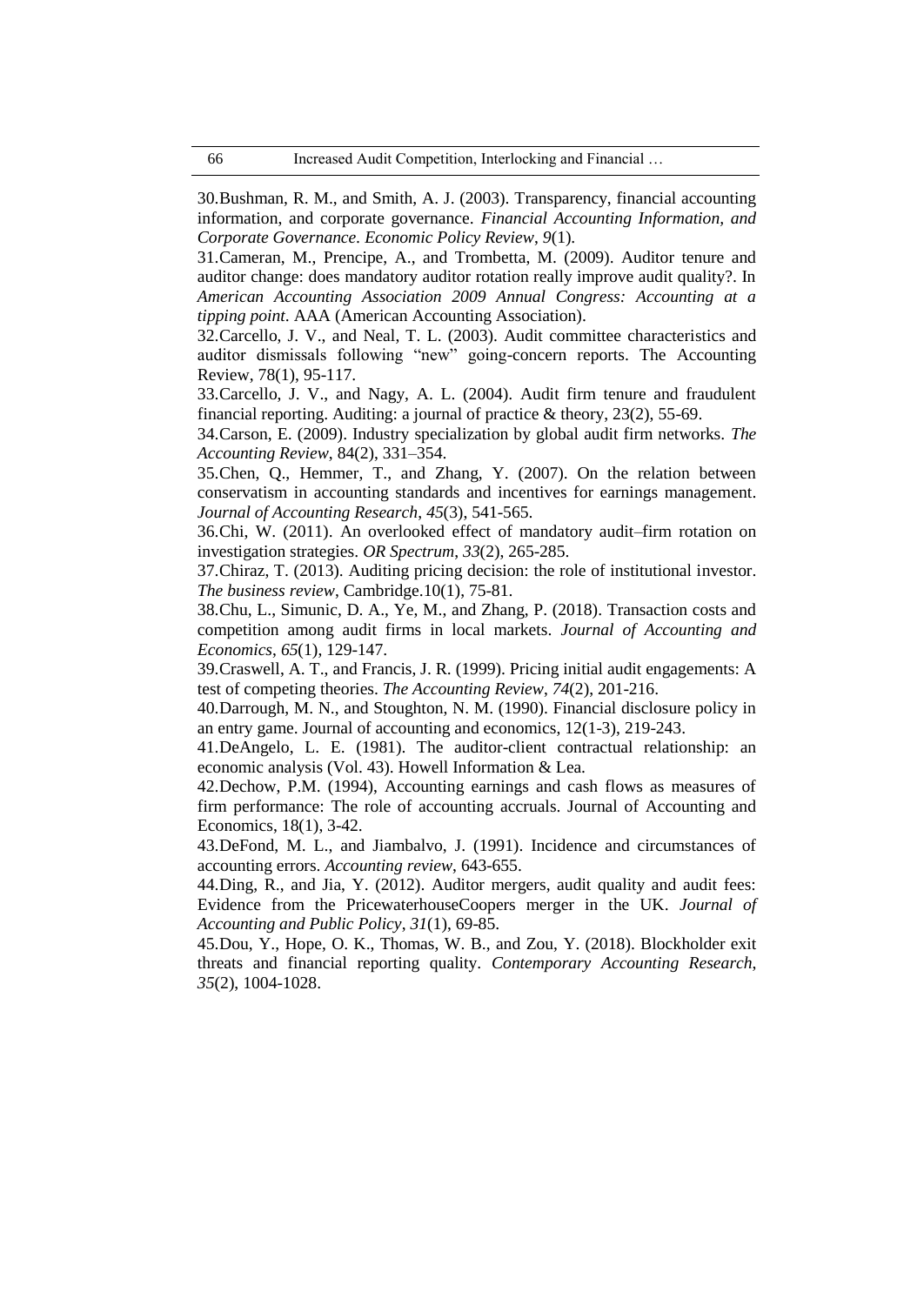46.Dunn, K. A., and Mayhew, B. W. (2004). Audit firm industry specialization and client disclosure quality. *Review of Accounting Studies*, 9(1), 35-58.

47.Dye, R. A. (1985). Strategic accounting choice and the effects of alternative financial reporting requirements. *Journal of accounting research*, 544-574.

*48.*Echobu, J., Okika, N. P., and Mailafia, L.(2017).determinants of financial reporting quality: evidence from listed agriculture and natural resources firms in nigeria. *International Journal of Accounting Research.*

49.Eyenubo, S. A., Mohammed, M., and Ali, M. (2017). Audit committee effectiveness of financial reporting quality in listed companies in Nigeria stock exchange. *International Journal of Academic Research in Business and Social Sciences*, *7*(6), 487-505.

50.Fama, E. F., and Jensen, M. C. (1983). Separation of ownership and control. *The journal of law and Economics*, *26*(2), 301-325.

51.Fan, J. P., and Wong, T. J. (2002). Corporate ownership structure and the informativeness of accounting earnings in East Asia. *Journal of accounting and economics*, 33(3), 401-425.

52.Fathi, J. (2013). The determinants of the quality of financial information disclosed by French listed companies. *Mediterranean Journal of Social Sciences*, *4*(2), 319.

53.Financial Accounting Standards Board. 2010. Statement of Financial Accounting Concepts No.8. Conceptual Framework for Financial Reporting. Chapter 1, The Objective of General Purpose Financial Reporting, and Chapter 3, Qualitative Characteristics of Useful Financial Information.

54.Fligstein, N., and Brantley, P. (1992). Bank control, owner control, or organizational dynamics: Who controls the large modern corporation?. *American Journal of Sociology*, *98*(2), 280-307.

55.Florackis, C., Kanas, A., and Kostakis, A. (2015). Dividend policy, managerial ownership and debt financing: A non-parametric perspective. *Eurogpean Journal of Operational Research*, 241(3), 783-795.

56.Francis, J. R. (2004). What do we know about audit quality?. *The British accounting review*, *36*(4), 345-368.

57.Francis, J., LaFond, R., Olsson, P. M., and Schipper, K. (2004). Costs of equity and earnings attributes. *The accounting review*, *79*(4), 967-1010.

58.Francis, J. R., Michas, P. N., and Seavey, S. E. (2013). Does audit market concentration harm the quality of audited earnings? Evidence from audit markets in 42 countries. *Contemporary Accounting Research*, *30*(1), 325-355.

59.Francoeur, C., Labelle, R., and Sinclair-Desgagné, B. (2008). Gender diversity in corporate governance and top management. *Journal of business ethics*, 81(1), 83-95.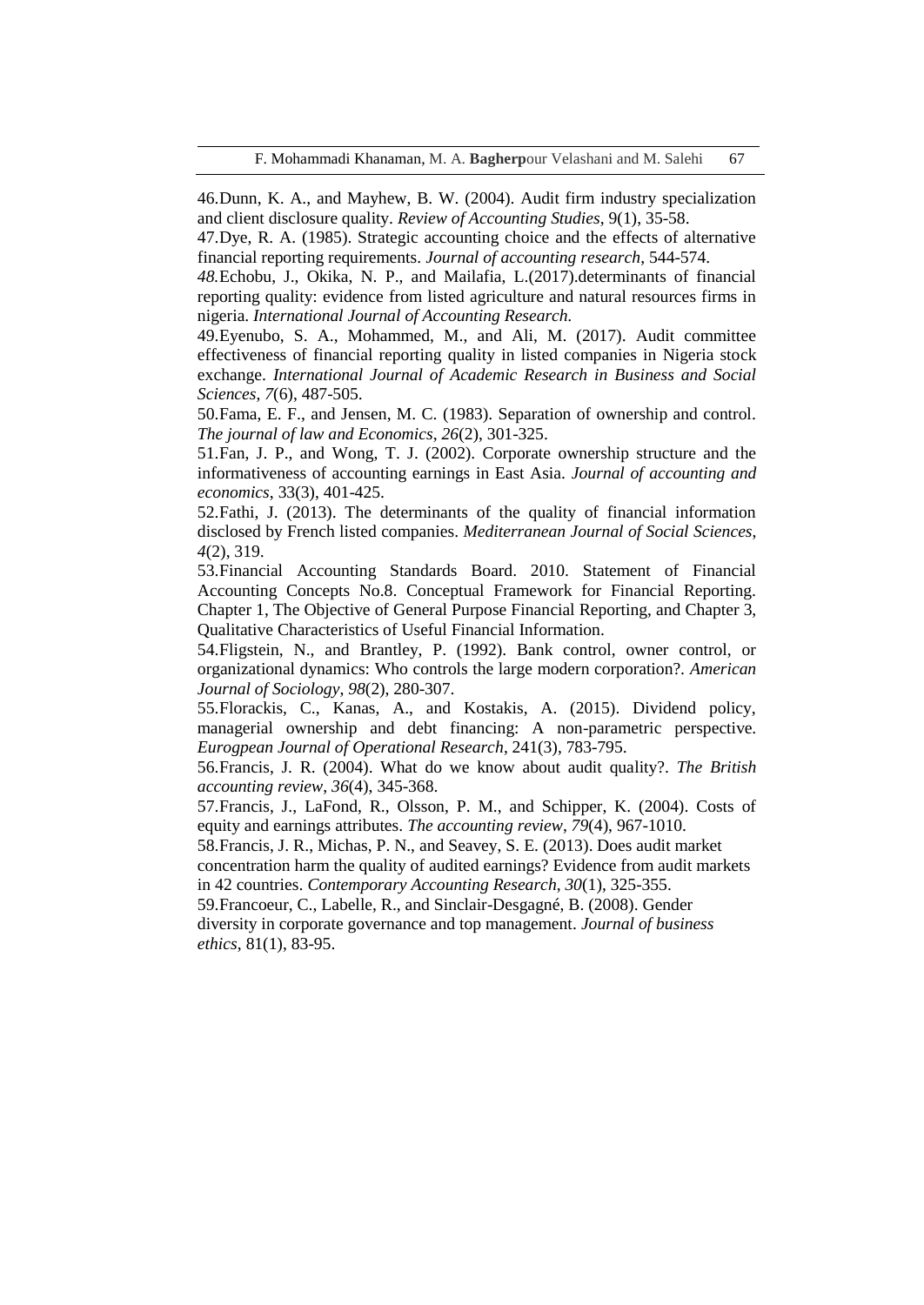60.Gargiulo, M., and Benassi, M. (2000). Trapped in your own net? Network cohesion, structural holes, and the adaptation of social capital. *Organization science*, 11(2), 183-196.

61.Gaynor, L. M., Kelton, A. S., Mercer, M., and Yohn, T. L. (2016). Understanding the relation between financial reporting quality and audit quality. *Auditing: A Journal of Practice & Theory*, *35*(4), 1-22.

62.Geiger, M. A., and Raghunandan, K. (2002). Auditor tenure and audit reporting failures. Auditing: *A Journal of Practice & Theory*, 21(1), 67-78.

63.Ghosh, A., and Moon, D. (2005). Auditor tenure and perceptions of audit quality. *The accounting review*, 80(2), 585-612.

64.Gramling, A. A., and Stone, D. N. (2001). Audit firm industry expertise: A review and synthesis of the archival literature. *Journal of accounting literature*, 20, 1.

65.Granovetter, M. (2005). The impact of social structure on economic outcomes*. Journal of economic perspectives*, 19(1), 33-50.

66.Guay, W., and Verrecchia, R. (2006). Discussion of an economic framework for conservative accounting and Bushman and Piotroski (2006). *Journal of Accounting and Economics*, *42*(1-2), 149-165.

67.Gujarati, D. N. (2009). *Basic econometrics*. Tata McGraw-Hill Education. 68.Gul, F. A., Tsui, J., and Chen, C. (1997). Agency costs and audit pricing: Evidence on discretionary accruals.

69.Gul, F. A., Fung, S. Y. K., and Jaggi, B. (2009). Earnings quality: Some evidence on the role of auditor tenure and auditors' industry expertise. *Journal of accounting and Economics*, *47*(3), 265-287.

70.Hallman, N., Kartapanis, A., and Schmidt, J. (2018). The existence and effect of competition in the audit market: Evidence from the bidding process. *Available at SSRN*.

71.Halpern, D. F., and Cheung, F. M. (2011). Women at the top: Powerful leaders tell us how to combine work and family. John Wiley and Sons.

72.Han, S. (2004). Ownership structure and quality of financial reporting. Available at SSRN 591801.

73.Hassan, S. U. (2013). Financial Reporting Quality, Does Monitoring Characteristics Matter? An Empirical Analysis of Nigerian Manufacturing Sector. *The Business & Management Review*, *3*(2), 147.

74.Hassan, S. U., and Farouk, M. A. (2014). Firm attributes and earnings quality of listed oil and gas companies in Nigeria. *Review of Contemporary Business Research*, 3(1), 99-114.

75.Hegazy, M. A., Al Sabagh, A., and Hamdy, R. (2015). The effect of audit firm specialization on earnings management and quality of audit work. *Hegazy, M. Al Sabagh, A. and Handy*, 143-164.

76.Hope, O. K., Langli, J. C., and Thomas, W. B. (2012). Agency conflicts and auditing in private firms. *Accounting, Organizations and Society*, *37*(7), 500-517.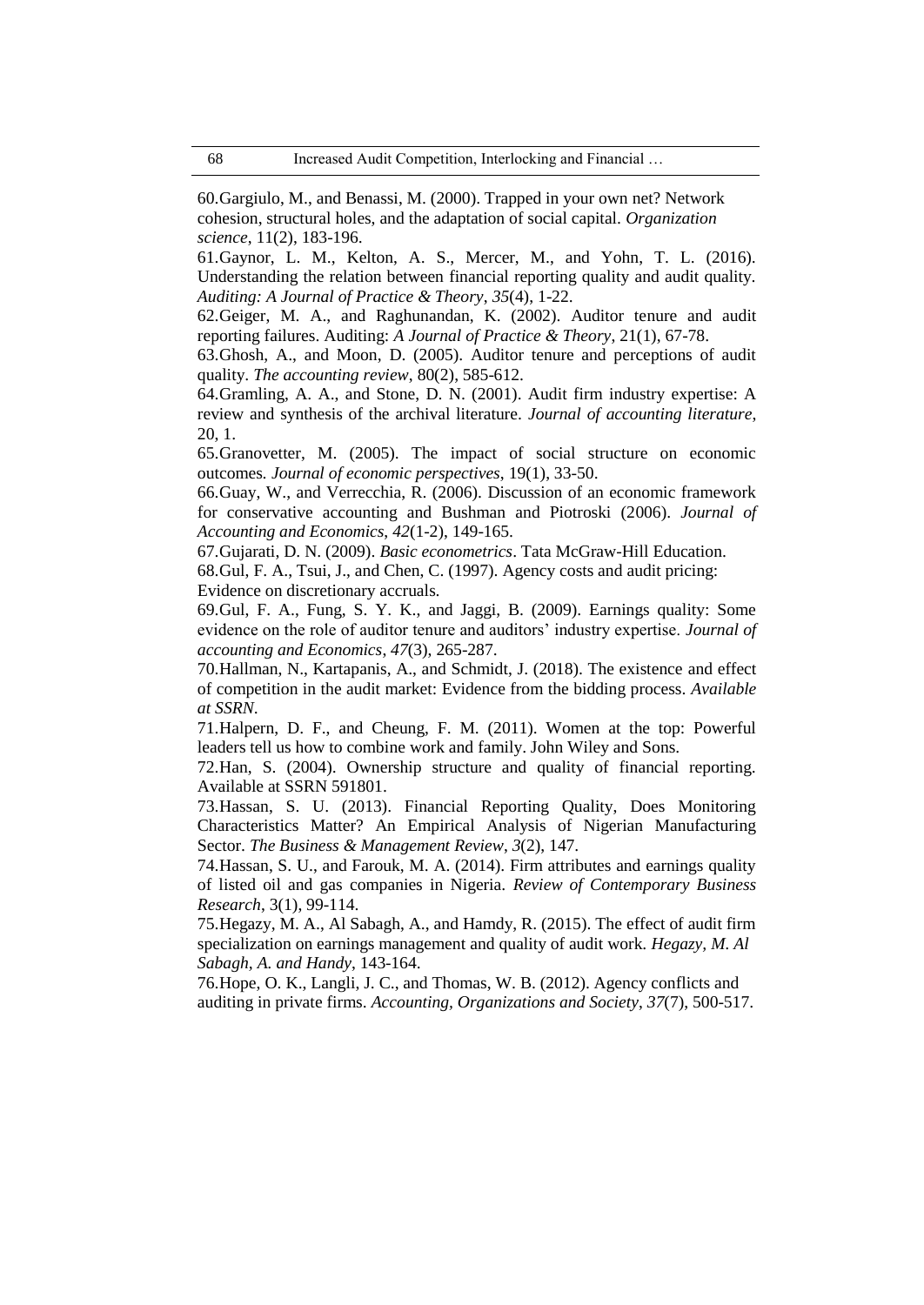F. Mohammadi Khanaman, M. A. **Bagherp**our Velashani and M. Salehi 69

77.Hossain, S., Monroe, G. S., Wilson, M., and Jubb, C. (2016). The effect of networked clients' economic importance on audit quality. *Auditing: A Journal of Practice & Theory*, *35*(4), 79-103.

78.Houghton, K. A., and Jubb, C. A. (2003). Auditor selection: what influences decisions by listed companies?. *Australian Accounting Review*, *13*(31), 67-72.

79.Huang, T. C., Chang, H., and Chiou, J. R. (2016). Audit market concentration, audit fees, and audit quality: Evidence from China. *Auditing: A Journal of* 

*Practice & Theory*, 35(2), 121-145.

80.Iyer, V. M., and Rama, D. V. (2004). Clients' expectations on audit judgments: A note. *Behavioral Research in Accounting*, 16(1), 63-74.

81.Jensen, M. C., and Meckling, W. H. (1976). Theory of the firm: Managerial behavior, agency costs and ownership structure. *Journal of financial economics,* 3(4), 305-360.

82.Johansen, T. R., and Pettersson, K. (2013). The impact of board interlocks on auditor choice and audit fees. *Corporate Governance: An International Review*, *21*(3), 287-310.

83.Johnson, V. E., Khurana, I. K., and Reynolds, J. K. (2002). Audit‐firm tenure and the quality of financial reports. *Contemporary accounting research*, 19(4), 637-660.

84.Jones, J. J. (1991). Earnings management during import relief investigations. *Journal of accounting research*, *29*(2), 193-228.

85.Joseph, G, and Chad, S,, (2015), Competition in the Audit Market: Policy Implications, *Journal of Accounting Research*, 53(4), 725-775..

86.Kallapur, S., Sankaraguruswamy, S., and Zang, Y. (2010). Audit market competition and audit quality. *Working paper, Indian School of Business*.

87.Karami, A., and Akhgar, M. (2014). Effect of company's size and leverage features on the quality of financial reporting of companies listed in Tehran Stock Exchange. *Interdisciplinary Journal of Contemporary Research in Business,* 6(5), 71-81.

88.Kim, K., and Yang, J. S. (2014). Director tenure and financial reporting quality: evidence from Korea. *Review of Integrative Business and Economics Research*, 3(1), 237.

89.Klein, A. (2002). Audit committee, board of director characteristics, and earnings management. *Journal of accounting and economics*, *33*(3), 375-400.

90.Koka, B. R., and Prescott, J. E. (2002). Strategic alliances as social capital: A multidimensional view. *Strategic management journal*, 23(9), 795-816.

91.Krishnan, G. V. (2003). Does Big 6 auditor industry expertise constrain earnings management?. *Accounting horizons*, *17*, 1-16.

92.Kusnadi, Y., Leong, K. S., Suwardy, T., and Wang, J. (2016). Audit committees and financial reporting quality in Singapore. *Journal of Business Ethics*, *139*(1), 197-214.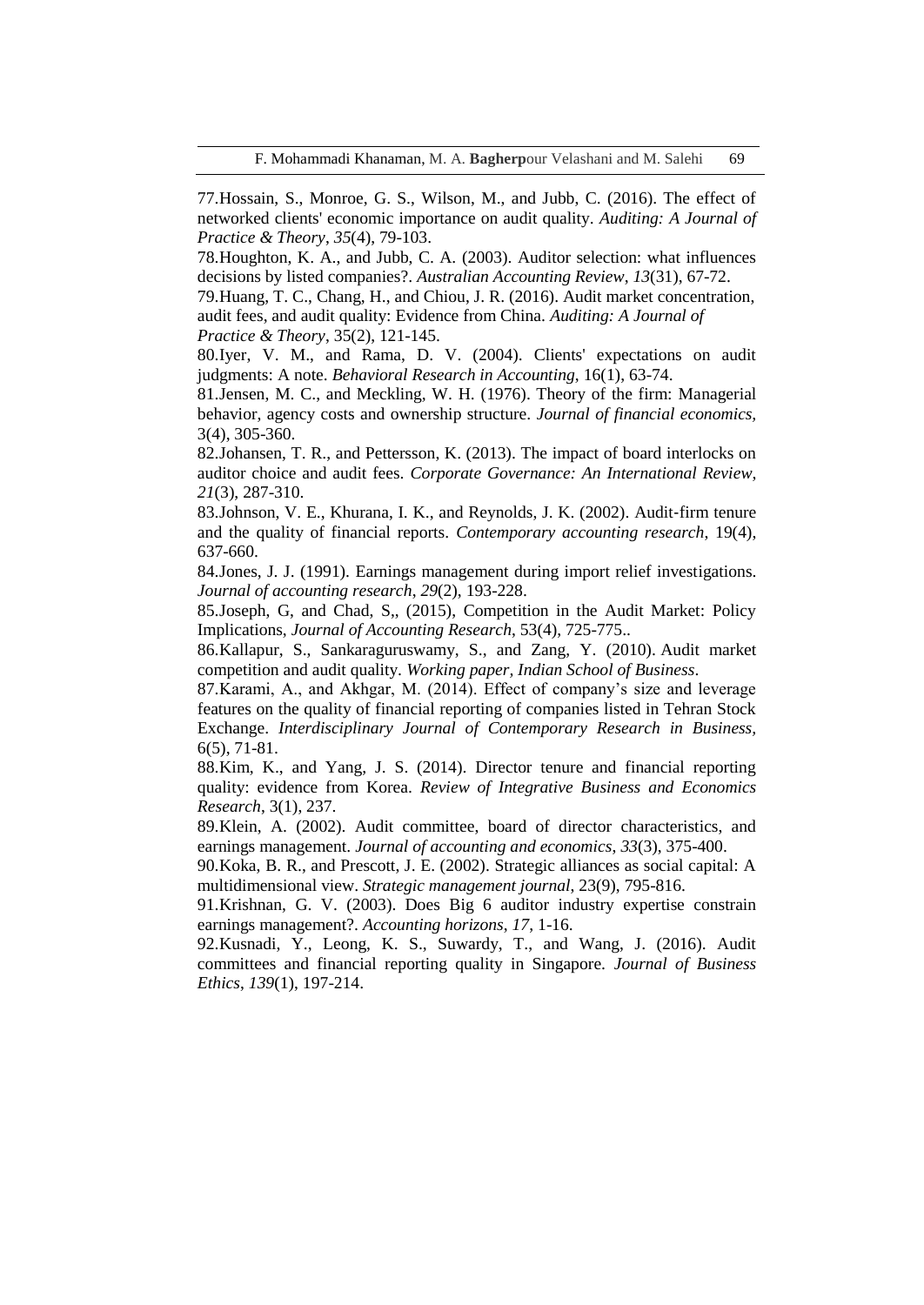93.Labianca, G., Brass, D. J., and Gray, B. (1998). Social networks and perceptions of intergroup conflict: The role of negative relationships and third parties. *Academy of Management journal*, *41*(1), 55-67.

94.LaFond, R., and Watts, R. L. (2008). The information role of conservatism. The Accounting Magee, R. P., and Tseng, M. C. (1990). Audit pricing and independence. *Accounting Review*, 315-336Review, 83(2), 447-478.

95.Langli, J. C. and Svanström, T. 2013. Audits of private firms. *Working paper, Centre for Corporate Governance Research, BI Norwegian Business School.*

*96.*Lincoln, J. R., Gerlach, M. L., and Ahmadjian, C. L. (1996). Keiretsu

networks and corporate performance in Japan*. American sociological review,* 67- 88.

97.Magee, R. P., and Tseng, M. C. (1990). Audit pricing and independence. *Accounting Review*, 315-336.

98.Mautz, R. K., and Sharaf, H. A. (1961). The Philosophy of Auditing, American Accounting Association. Monograph No. 6. Sarasota, FL: American Accounting Association.

99.Miko, N. U., and Kamardin, H. (2014). Detecting earnings management:

comparative analysis of models in nigeria. *Journal of accounting frontier vol*, *16*(2), 68-76.

100.Nelson, P. (1970). Information and consumer behavior. *Journal of political economy*, *78*(2), 311-329.

101.Newton, N. J., Wang, D., and Wilkins, M. S. (2013). Does a lack of choice lead to lower quality? Evidence from auditor competition and client restatements. *Auditing: A Journal of Practice & Theory*, *32*(3), 31-67.

102.Newton, N. J., Persellin, J. S., Wang, D., and Wilkins, M. S. (2016). Internal control opinion shopping and audit market competition. *The Accounting Review*, 91(2), 603-623.

103.O'Hagan, S. B. (2017). An exploration of gender, interlocking directorates, and corporate performance. *International Journal of Gender Entrepreneurship*, *9*(3), 269-282.

104.Oliveira, A. Q. D. (2005). O rodízio de firmas de auditoria e seus impactos nas Demonstrações Contábeis.

105.Olowokure, O. A., Tanko, M., and Nyor, T. (2016). Firm structural characteristics and financial reporting quality of listed deposit money banks in Nigeria. *International Business Research*, *9*(1), 106.

106.Omer, T. C., Shelley, M. K., and Tice, F. M. (2020). Do director networks matter for financial reporting quality? Evidence from audit committee connectedness and restatements. *Management Science*, *66*(8), 3361-3388.

107.Palmrose, Z. V. (1986). Audit fees and auditor size: Further evidence. *Journal of accounting research*, 97-110.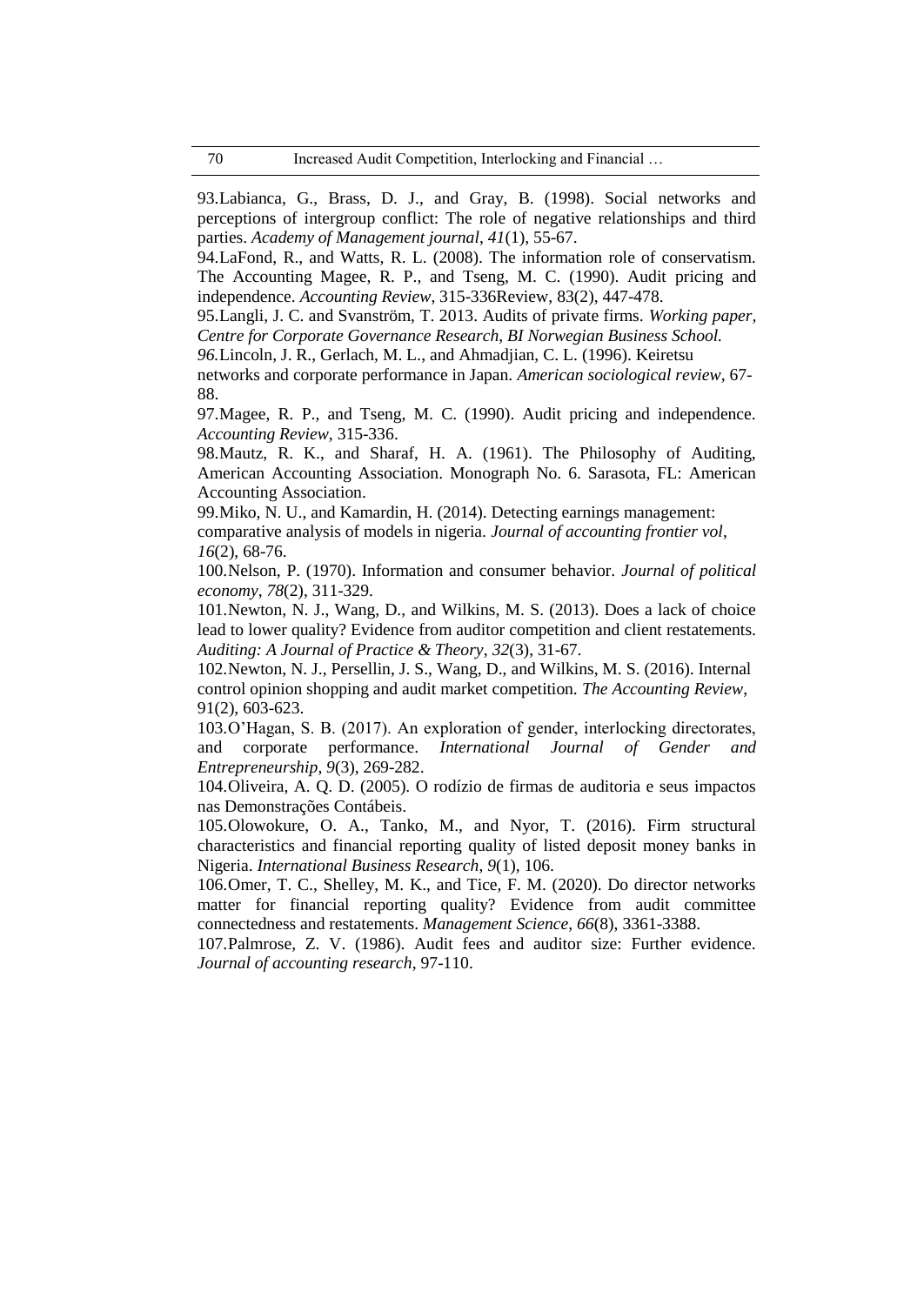108.Peng, M. W., Mutlu, C. C., Sauerwald, S., Au, K. Y., and Wang, D. Y. (2015). Board interlocks and corporate performance among firms listed abroad. *Journal of Management History*, *21*(2), 257-282.

109.Penman, S. H., and Zhang, X. J. (2002). Accounting conservatism, the

quality of earnings, and stock returns. *The accounting review*, 77(2), 237-264.

110.Pfeffer, J., and Salancik, G. R. (2003). *The external control of organizations: A resource dependence perspective*. Stanford University Press.

111.Pincus, K., Rusbarsky, M., and Wong, J. (1989). Voluntary formation of corporate audit committees among NASDAQ firms. *Journal of accounting and public policy*, *8*(4), 239-265.

112.Powell, W. (2003). Neither market nor hierarchy. *The sociology of organizations: classic, contemporary, and critical readings*, *315*, 104-117.

113.Ruch, G. W., and Taylor, G. (2015). Accounting conservatism: A review of the literature. *Journal of Accounting Literature*, *34*, 17-38.

114.Raghunathan, B., Lewis, B., and Evans III, J. H. (1994). An empirical

investigation of problem audits. *Research in Accounting Regulation*, 8(1), 33-58.

*a.* Rezaei, F. M., Saleh, N. M., and Ali, M. J. (2015). Increased competition in an unfavourable audit market following audit privatisation: *The Iranian experience. Asian Journal of Business and Accounting*, 8(1), 115-150.

*115.*Richardson, R. J. (1987). Directorship interlocks and corporate profitability. *Administrative Science Quarterly*, 367-386.

116.Reichelt, K. J., and Wang, D. (2010). National and office‐specific measures of auditor industry expertise and effects on audit quality. *Journal of Accounting Research*, *48*(3), 647-686.

117.Romanus, R. N., Maher, J. J., and Fleming, D. M. (2008). Auditor industry specialization, auditor changes, and accounting restatements. *Accounting Horizons*, 22(4), 389-413.

118.Roudaki, J. (2008). Accounting Profession and Evolution of Standard Setting in Iran*. Journal of Accounting, Business & Management*, 15(1).

119.Rowley, T., Behrens, D., and Krackhardt, D. (2000). Redundant governance structures: An analysis of structural and relational embeddedness in the steel and semiconductor industries. *Strategic management journal*, *21*(3), 369-386.

120.Saona, P., Muro, L., and Alvarado, M. (2020). How do the ownership structure and board of directors' features impact earnings management? The Spanish case. *Journal of International Financial Management & Accounting*, *31*(1), 98-133.

121.Sarikhani, M., and Ebrahimi, M. (2011). Corporate governance and earnings informativeness: Evidence from Iran. International Research *Journal of Finance and Economics*, (65).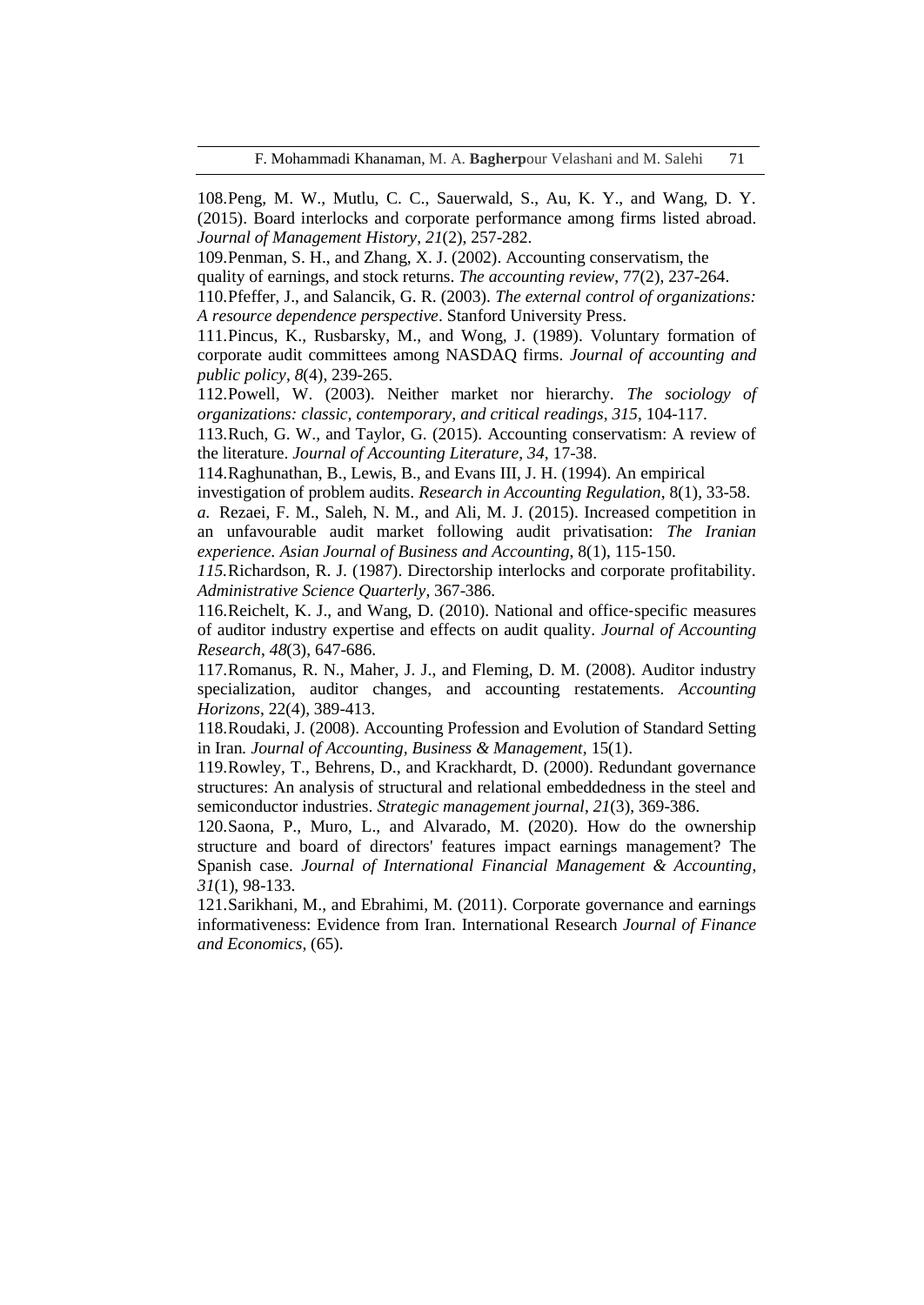122.Schaen, M., and Maijoor, S. (1997). The Structure of the Belgian Audit Market: the Effects of Clients' Concentration and Capital Market Activity. *International Journal of Auditing*, 1(2), 151-162.

123.Schipper, K., and Vincent, L. (2003). Earnings quality. *Accounting horizons*, *17*, 97-110.

124.Sharma, P. (2004), "An overview of the field of family business studies: Current status and directions for the future", *Family Business Review*, Vol. 17, pp. 1-36.

125.Shockley, R. A. (1981). Perceptions of auditors' independence: An empirical analysis. *Accounting Review*, 785-800.

126.Tang, Q., Chen, H., and Lin, Z. (2016). How to measure country-level financial reporting quality?. *Journal of Financial Reporting and Accounting*, 14(2), 230-265.

127.Tsai, H., and Gu, Z. (2007). The relationship between institutional ownership and casino firm performance. *International Journal of Hospitality Management*, 26(3), 517-530.

128.United States. Government Accountability Office. (2008). Health Professional Shortage Areas. Nova Publishers.

129.Uwuigbe, U., Uwuigbe, O. R., and Okorie, B. (2015). ASSESSMENT OF THE EFFECTS OF FIRMS'CHARACTERISTICS ON EARNINGS MANAGEMENT OF LISTED FIRMS IN NIGERIA. *Asian economic and financial review*, *5*(2), 218-228.

130.Velury, U., and Jenkins, D. S. (2006). Institutional ownership and the quality of earnings. Journal of Business Research, 59(9), 1043-1051.

131.Verrecchia, R. E. (1983). Discretionary disclosure. *Journal of accounting and economics*, 5, 179-194.

132.Warfield, T. D., Wild, J. J., and Wild, K. L. (1995). Managerial ownership, accounting choices, and informativeness of earnings. *Journal of accounting and economics*, 20(1), 61-91.

133.Watts, R. L. (2003). Conservatism in accounting part I: Explanations and implications. Accounting horizons, 17(3), 207-221.

134.Waweru, N. M., and Riro, G. K. (2013). Corporate governance, firm characteristics and earnings management in an emerging economy. *Journal of Applied Management Accounting Research*, *11*(1), 43.

135.Whittington, O. R. and Pany, K. (2004). Principles of Auditing and Other Assurance Services. *New York: Mc Graw Hill*.